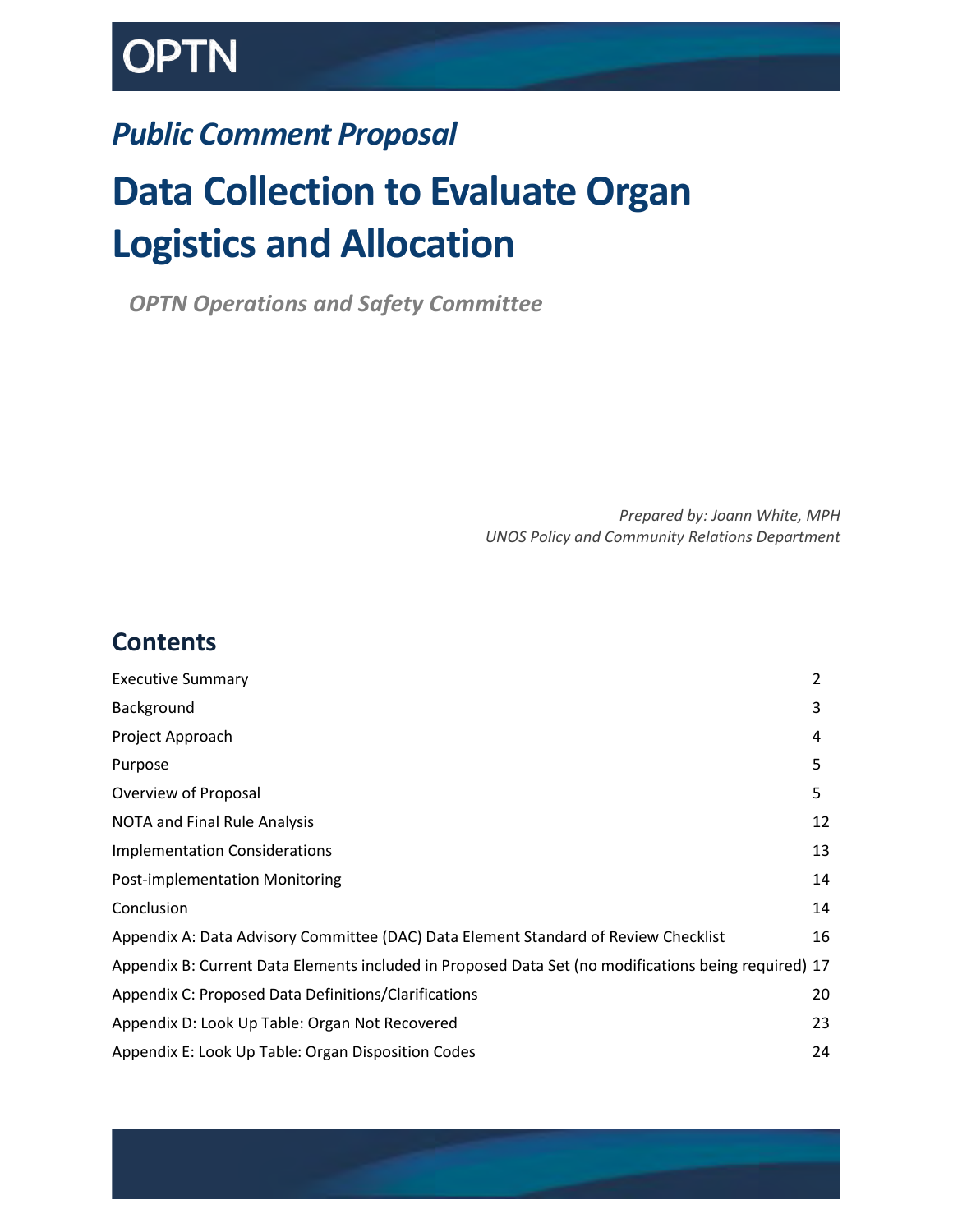# **Data Collection to Evaluate Organ Logistics and Allocation**

Affected Policies: N/A *Sponsoring Committee: Operations and Safety*

*Public Comment Period: August 3, 2021 – September 30, 2021*

# <span id="page-1-0"></span>**Executive Summary**

The Operations and Safety Committee (the Committee) is charged with improving the quality, safety, and efficiency of the organ donation and transplantation system. To ensure data collection efforts are both current and relevant, the Committee collaborated with the Data Advisory Committee to perform a comprehensive review of current OPTN data collection related to organ logistics and allocation. The proposal includes modifications and removal of several data elements to update existing data collection and reduce data burden for areas of existing data collection deemed no longer relevant. The Committee proposes the inclusion of new data elements related to organ logistics and allocation: check-out time (TransNet<sup>SM</sup> or DDR), check-in time (Waitlist<sup>SM</sup>), and time of first anastomosis (Waitlist<sup>SM</sup>). The check-out time and check-in time data elements would serve as both documenting chain of custody of organs (i.e. period of time when an organ procurement organization (OPO) is in the care of an organ to when the OPO relinquishes custody of the organ to the transplant program) as well as a surrogate for organ transport time. Currently transplant date is collected by the OPTN. The collection of time of transplant (time of first anastomosis) as a data element would allow a more accurate account of the timeline from organ recovery to transplant. The purpose of this proposal is to gain insight into organ logistics and allocation to inform future policy development.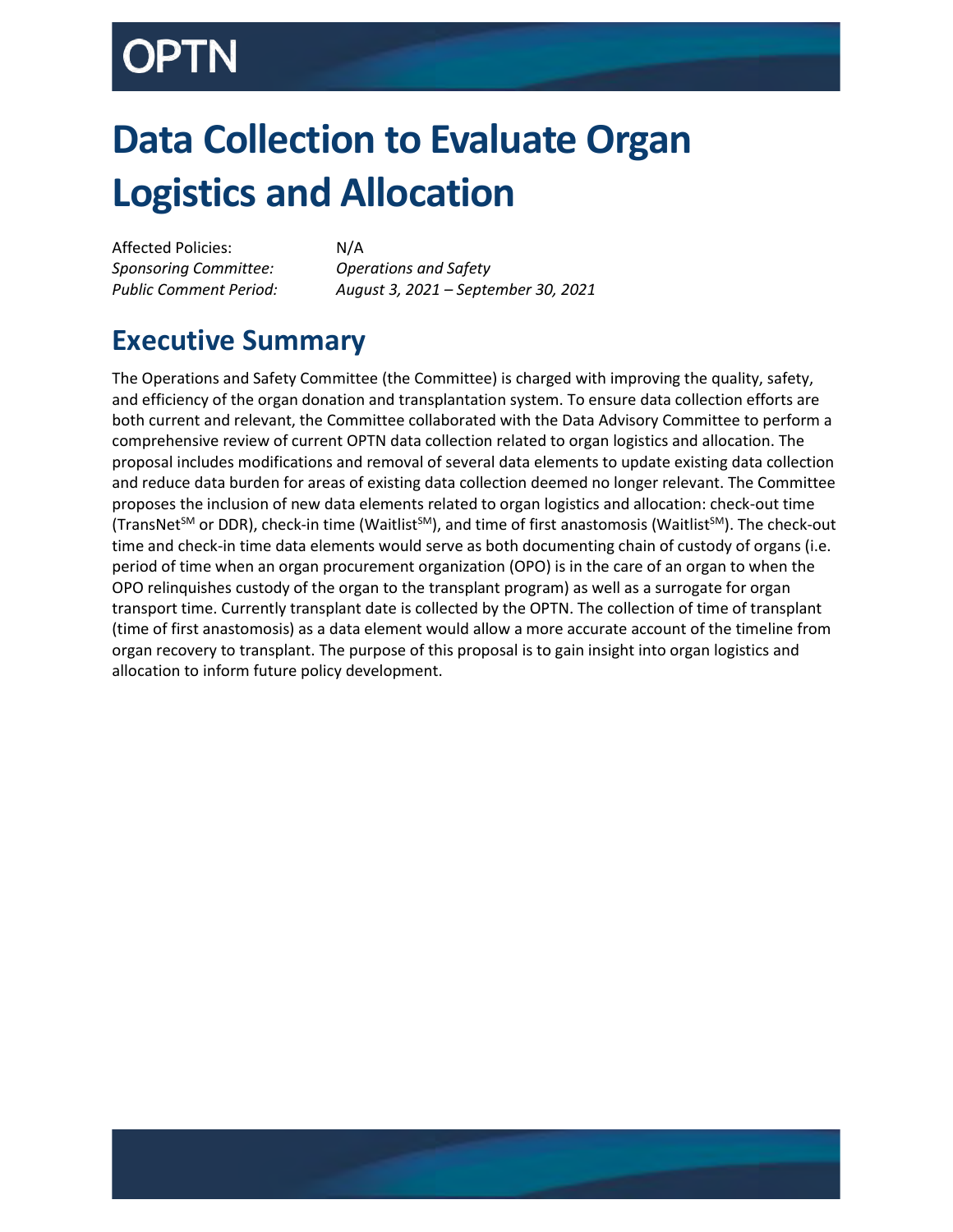# <span id="page-2-0"></span>**Background**

The Operations and Safety Committee (the Committee) embarked on several projects aimed to better understand the quality, safety, and efficiency of the organ donation and transplantation system. To assess organ logistics (specifically, organ transport), the Committee developed a questionnaire that was used to interview organ procurement organizations (OPOs). Feedback was received from 54 of 58 OPOs on the travel questionnaire. While the data was anecdotal in nature, the information collected revealed great variation in travel patterns among regions. The Committee concluded that the information gathered from their work identified a need to collect additional data to further analyze patterns related to organ logistics and allocation.

The Committee began by including a request for feedback in their spring 2019 guidance document<sup>1</sup> to gauge the transplant community's support of collecting additional data related to organ logistics and allocation. The community expressed support for additional data collection, which resulted in a request for feedback<sup>2</sup> during the fall 2019 public comment period to solicit suggestions on new data elements that should be considered in the development of this data collection proposal. The community suggested the collection of data related to costs, transportation mode, organ recovery, and ischemic time.

The Committee collaborated with the Data Advisory Committee (DAC) in developing this data collection proposal and conducting a comprehensive review of current data elements. The DAC is an operating committee of the OPTN which oversees all data-related functions, including collaborating with other OPTN committees on additions, modifications, and deletions of data elements collected by the OPTN in order to improve the completeness, accuracy, and timeliness of the data.<sup>3</sup>

In 2006, the OPTN Board of Directors approved the OPTN Principles of Data Collection. <sup>4</sup> The Principles state that institutional members must provide sufficient data to OPTN to allow it to:

- a) Develop transplant, donation and allocation policies
- b) Determine if Institutional Members are complying with policy
- c) Determine Member-specific performance
- d) Ensure patient safety when no alternative sources of data exist
- e) Fulfill the requirements of the OPTN Final Rule

The OPTN Board of Directors also approved the following OPTN Data Vision Statement during its December 5-6, 2016 meeting.<sup>5</sup>

*The OPTN collects information in accordance with the Final Rule: 1) to characterize the population it serves; 2) to improve the allocation and utilization of organs; and 3) to develop and assess policies and processes to optimize outcomes. The overall intent is to provide value to* 

 $\overline{\phantom{a}}$ 

<sup>&</sup>lt;sup>2</sup> Data Collection to Evaluate the Logistical Impact of Broader Distribution, OPTN Operations & Safety Committee. Available at https://optn.transplant.hrsa.gov/.

<sup>&</sup>lt;sup>3</sup> OPTN Data Advisory Committee. Available a[t https://optn.transplant.hrsa.gov/members/committees/data-advisory](https://optn.transplant.hrsa.gov/members/committees/data-advisory-committee/)[committee/.](https://optn.transplant.hrsa.gov/members/committees/data-advisory-committee/)

<sup>4</sup>[https://bodandcommittees.unos.org/Staff/\\_layouts/15/WopiFrame2.aspx?sourcedoc=/Staff/Liaison%20Manual/Data%20Colle](https://bodandcommittees.unos.org/Staff/_layouts/15/WopiFrame2.aspx?sourcedoc=/Staff/Liaison%20Manual/Data%20Collection.docx&action=default) [ction.docx&action=default](https://bodandcommittees.unos.org/Staff/_layouts/15/WopiFrame2.aspx?sourcedoc=/Staff/Liaison%20Manual/Data%20Collection.docx&action=default)

<sup>5</sup> Executive Summary of the OPTN/UNOS Board of Directors Meeting, December 5-6, 2016.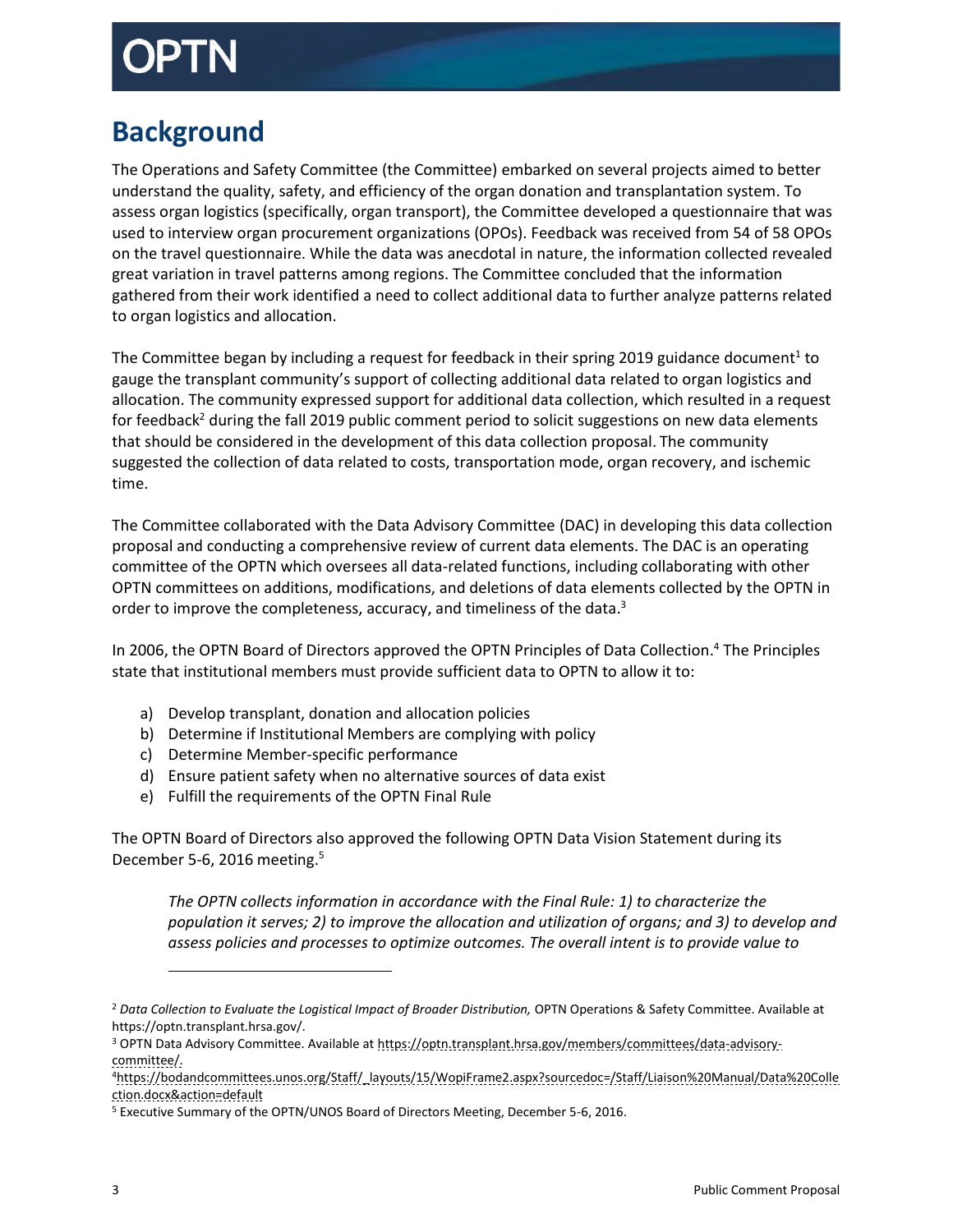

*patients, OPTN members, the organ donation/transplantation community, and the general public.*

- Whenever possible, data collected in center or OPO electronic health records (EHRs), and other databases should be accessible to the OPTN without the need for additional data entry.
- Variables collected should specifically support the data uses outlined above and should be reevaluated on a regular basis.
- Data collected should be accurate (based on clear definitions), complete, timely, and subject to ongoing quality control audits/efforts.

Additionally, the Ad Hoc Systems Performance Committee<sup>6</sup> identified key metrics to support assessment of system efficiencies in recovery and transportation:

- Offer acceptance rates
- Time from first offer to final organ acceptance
- Time from acceptance to decline (as a potential proxy for number of late declines)
- Time from organ allocation to operating room (OR) entrance
- Transportation time

This proposal aligns with the principles and metrics outlined above as the modifications to existing collection and proposed data elements will support the evaluation of patterns related to organ logistics and allocation and help inform the development of future policy. Additionally, the comprehensive data review, as outlined later in this proposal, aims to ensure efficiencies in data collection efforts that are both current and relevant.

# <span id="page-3-0"></span>**Project Approach**

The Committee created a Broader Distribution Data Collection Workgroup (the Workgroup) that comprised of members from the Operations & Safety Committee, Data Advisory Committee, Heart Transplantation Committee, Kidney Transplantation Committee, Liver & Intestinal Transplantation Committee, Lung Transplantation Committee, Organ Procurement Organization Committee, Pancreas Transplantation Committee, and Transplant Coordinator Committee. Members' expertise included backgrounds in transplant coordinators, transplant administration, transplant physicians and surgeons, organ procurement organization executives, compliance specialists, and transplant quality.

The Workgroup utilized the Data Element Standard of Review Checklist (see **Appendix A**), developed by the DAC in collaboration with Scientific Registry of Transplant Recipients (SRTR)<sup>7</sup>, UNOS Research, and UNOS Information Technology staff, to evaluate each data element. The purpose of this tool is to provide a consistent, systematic approach to aid OPTN Committees in the assessment of the data they seek to add, modify, or remove. The Data Element Standard of Review Checklist was created to evaluate data elements to improve the quality, usefulness, and trustworthiness of OPTN data. The Data Element Standard of Review Checklist uses the following criteria to evaluate data elements:

Purpose, relevancy, and face validity

 $\overline{\phantom{a}}$ 

<sup>6</sup> Ad Hoc System Performance Committee Report, *OPTN Ad Hoc Systems Performance Committee,* June 2019.

<sup>7</sup> The SRTR is the Scientific Registry of Transplant Recipients. They provide statistical and other analytic support to the OPTN for purposes including the formulation and evaluation of organ allocation and other OPTN policies.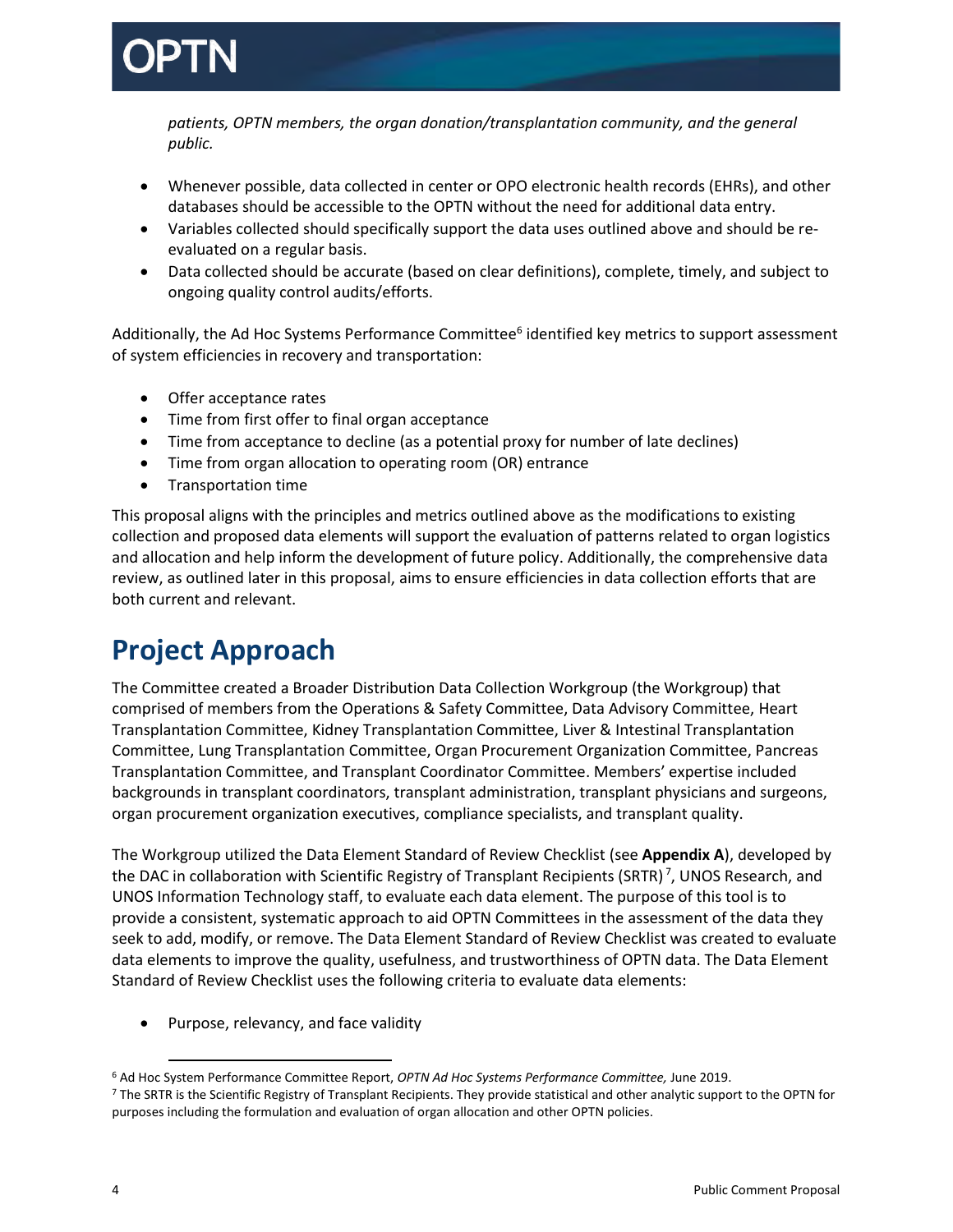

- Reliability
- Definition
- Availability, burden, and interoperability
- Alternative data sources
- Usability and conformity
- Implication of removing data element

The Workgroup reviewed current data elements related to organ logistics and allocation within the Deceased Donor Registration (DDR) form, Transplant Recipient Registration (TRR) form, and DonorNet®. The DDR form is a data collection tool for OPOs to submit information on deceased donors. The TRR form is a data collection tool that is generated immediately after a transplant is reported. The TRR is utilized by transplant programs to submit information on transplant recipients and the transplant event. DonorNet<sup>®</sup> is a system that OPOs and transplant programs use to manage organ offers and acceptances.

During the development of this data collection proposal, feedback was solicited from collaborating OPTN Committees. In addition to feedback from DAC, Ad Hoc Disease Transmission Advisory Committee (DTAC), Transplant Administrators Committee (TAC), Transplant Coordinators Committee, as well as organ-specific committees, the Workgroup also reviewed and considered input received from the Committee's fall 2019 request for feedback. 8

The Workgroup was conscious of the potential relationships between this data collection proposal and other Committee and research efforts. Additionally, there were some data elements that were under review by other Committee projects during the development of this proposal. For example, the Organ Procurement Organization (OPO) Committee proposed modifications to the Deceased Donor Registration (DDR) form, which included some data elements the Workgroup reviewed. To prevent duplicating efforts, the Workgroup reviewed and included those data elements that were applicable to this proposal, but deferred to the sponsoring Committee on any modifications being proposed. Those projects and specific data elements are outlined in further detail later in this proposal.

# <span id="page-4-0"></span>**Purpose**

 $\overline{a}$ 

The purpose of this data collection proposal is to monitor current data elements and propose new data elements to provide more insight into organ logistics and allocation to inform future policy development. Additionally, the review and recommendations to modify or remove current OPTN data is to ensure efficiencies in data collection efforts that are both current and relevant.

# <span id="page-4-1"></span>**Overview of Proposal**

The Committee is proposing modifications and removals to current data elements as well as the addition of new data elements. Those proposed changes are outlined in further detail in the below sections.

<sup>8</sup> April 20, 2021 Meeting Summary, OPTN Operations & Safety Committee, Broader Distribution Data Collection Workgroup. Available at httsp://optn.transplant.hrsa.gov/.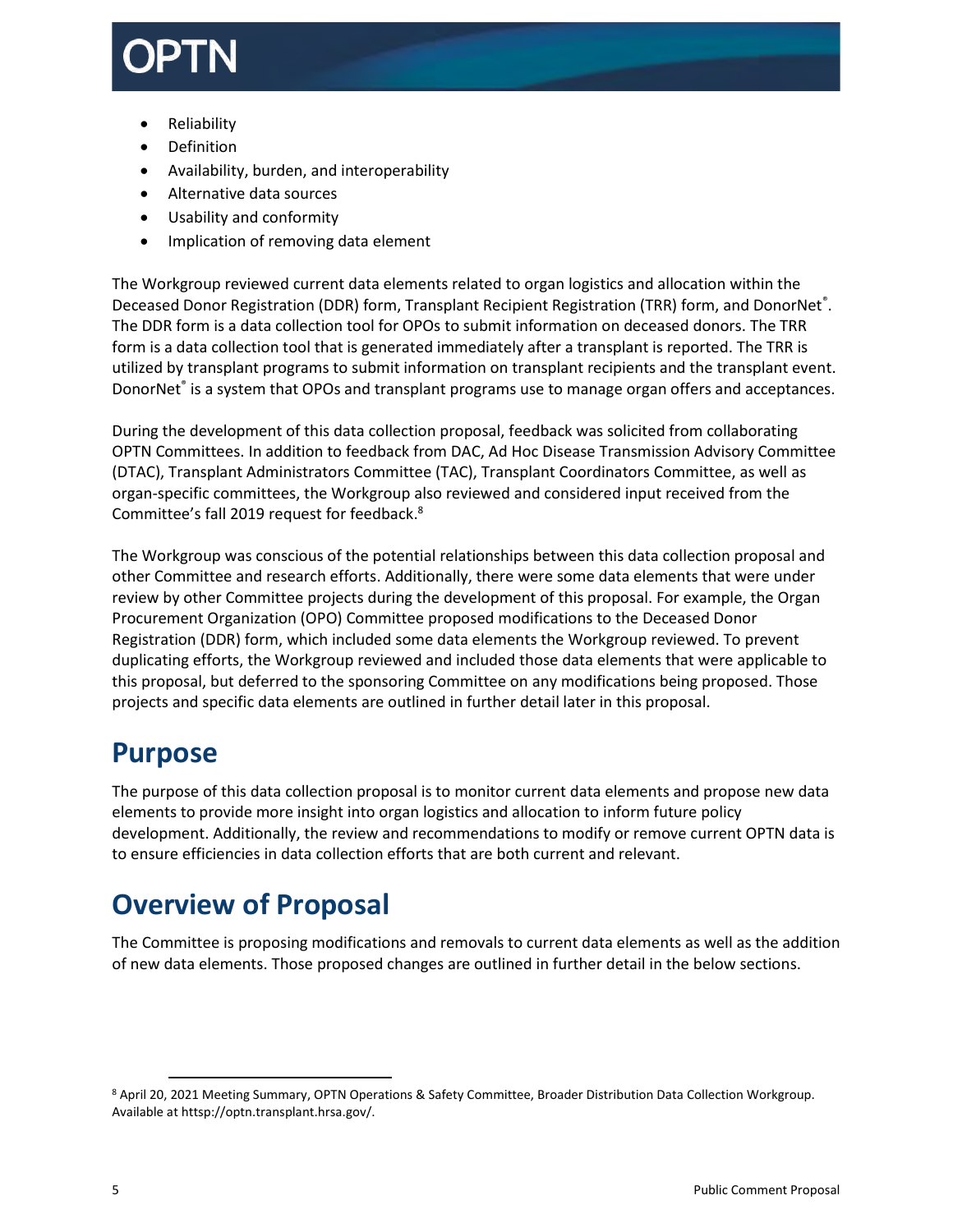# Proposed Modifications

The Committee reviewed and proposed modifications to the following current data elements mentioned below. **Appendix B** contains other data currently collected that will also be monitored, but are not being recommended for any modifications. Definitions for data elements are located in **Appendix C**.

## *Type of Liver machine perfusion*

Currently, there are experimental/clinical trials related to liver perfusion. This current data element will be important in the future and would be relevant to collect in order assess outcomes further. The Committee recommends the removal of "other" as an option in the response field as it is believed that the options "normothermic" and "hypothermic" would be sufficient. The Committee will defer to the Liver Committee for further recommendations of additional data collection efforts related to liver perfusion once more information becomes available.

## *Left Lung/Right Lung machine perfusion intended or performed*

This data element was reviewed by the OPO committee in their Modifications to the Deceased Donor Registration (DDR) form proposal. $9$  The Committee reviewed and agreed with the proposed modifications made by the OPO Committee to remove "intended or". This modification has since been approved by the Board of Directors and will be included in this data collection effort.

## *Kidney(s) received on*

This data element seeks to determine what the kidney was received on: ice, pump, or N/A. The Committee agreed that this data element is important in assessing organ preservation practices. The Committee recommended to remove "N/A" as an option in the response field as it is believed that kidneys will either be received on pump or ice.

## *Kidney Pump Values: Time, Flow, Pressure, and Resistance*

The Committee agreed that these data elements are relevant in assessing organ preservation practices. It was agreed that the important values to capture would be initial, low/peak, and final measurements. For the initial values, the Committee discussed these values should be collected at least two hours after the organ has been placed on the pump to allow time for the pump to calibrate and reach an equilibrium for an accurate reading.<sup>10</sup> The Committee also agreed that an upload of the final pump report is acceptable to collect this information.

### *Recovery Team #*

 $\overline{\phantom{a}}$ 

This data element was previously reviewed by the OPO Committee and proposed modifications were made in their Modifications to the Deceased Donor Registration (DDR) form proposal.<sup>11</sup> The Committee reviewed and agreed with the now Board approved modifications made by the OPO Committee to change from 6-digit provider number to 4-digit OPTN center code and 3- digit OPTN center type of the transplant center team recovering the organ. This modification has since been approved by the Board of Directors and will be included in this data collection effort.

<sup>9</sup> *Modifications to the Deceased Donor Registration Form*, OPTN Organ Procurement Organization Committee. Available at https://optn.transplant.hrsa.gov/.

<sup>10</sup> April 15, 2021 Meeting Summary, OPTN Operations & Safety Committee. Available at https://optn.transplant.hrsa.gov/.

<sup>11</sup> *Modifications to the Deceased Donor Registration Form*, OPTN Organ Procurement Organization Committee.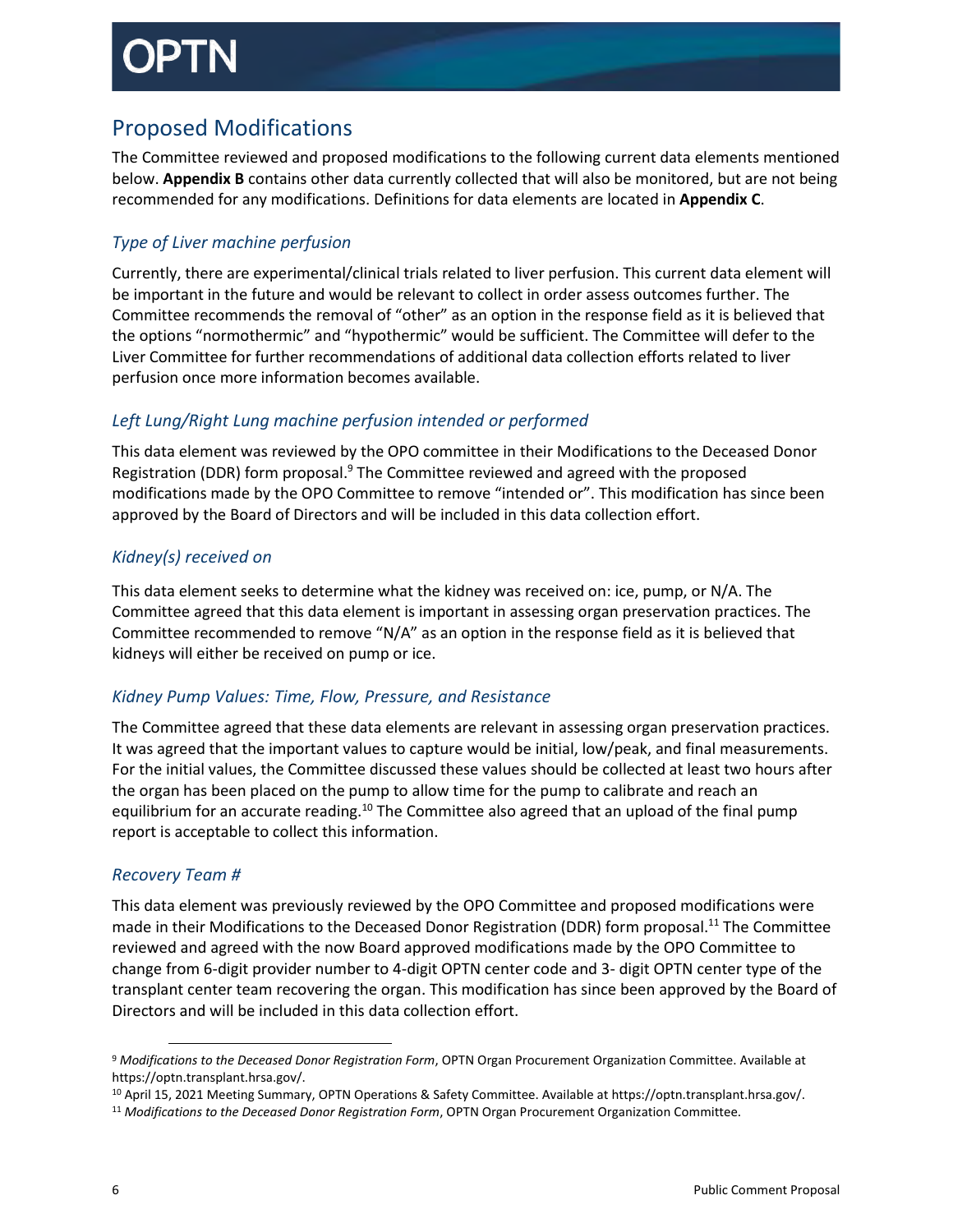

**Table 1** outlines the proposed modifications to data elements in further detail.

| <b>Field Label</b>                   | <b>Form</b> | <b>Modification</b>                             |
|--------------------------------------|-------------|-------------------------------------------------|
| Type of liver machine                | <b>DDR</b>  | <b>Options Response Field:</b>                  |
| perfusion: * (follow up to liver     |             |                                                 |
| machine perfusion (Y/N))             |             | Single Selection, Listed Choices :              |
|                                      |             | Normothermic<br>1.                              |
|                                      |             | 2. Hypothermic                                  |
|                                      |             | 999 Other/Specify: (write in)                   |
| Left Lung/Right Lung                 | <b>DDR</b>  | Left Lung/Right Lung machine perfusion intended |
| machine perfusion intended           |             | or performed:*                                  |
| or performed:                        |             |                                                 |
| Kidney(s) received on:               | Kidney-TRR  | <b>Options Response Field:</b>                  |
|                                      |             |                                                 |
|                                      |             | Single Selection, Listed Choices:               |
|                                      |             | Ice                                             |
|                                      |             | Pump                                            |
|                                      |             | N/A                                             |
| Kidney Pump Values: Time             | DonorNet    | <b>Options Response Field:</b>                  |
|                                      |             |                                                 |
|                                      |             | <b>Initial Time:</b>                            |
|                                      |             | Low/Peak time:                                  |
|                                      |             | <b>Final Time:</b>                              |
| Kidney Pump Values: Flow<br>(cc/min) | DonorNet    | <b>Options Response Field:</b>                  |
|                                      |             | <b>Initial Time:</b>                            |
|                                      |             | Low/Peak time:                                  |
|                                      |             | <b>Final Time:</b>                              |
| Kidney Pump Values:                  | DonorNet    | <b>Options Response Field:</b>                  |
| Pressure (mmHg)                      |             |                                                 |
|                                      |             | <b>Initial Time:</b>                            |
|                                      |             | Low/Peak time:                                  |
|                                      |             | <b>Final Time:</b>                              |
| Kidney Pump Values:                  | DonorNet    | <b>Options Response Field:</b>                  |
| Resistance                           |             |                                                 |
|                                      |             | <b>Initial Time:</b>                            |
|                                      |             | Low/Peak time:                                  |
|                                      |             | <b>Final Time:</b>                              |
| Recovery Team #                      | <b>DDR</b>  | Change from 6-digit provider number to 4-digit  |
| (recommendation by OPO               |             | OPTN center code and 3- digit OPTN center type  |
| Committee currently out for          |             | of the transplant center team recovering the    |
| public comment)                      |             | organ.*                                         |

### **Table 1: Proposed Modifications**

\*Modification has been approved by the OPTN Board of Directors (June 2021) from the OPTN OPO Committee's Modifications to the Deceased Donor Registration (DDR) form proposal<sup>12</sup> will be included in this data collection effort.

 $\overline{a}$ 

<sup>12</sup> *Modifications to the Deceased Donor Registration Form*, OPTN Organ Procurement Organization Committee.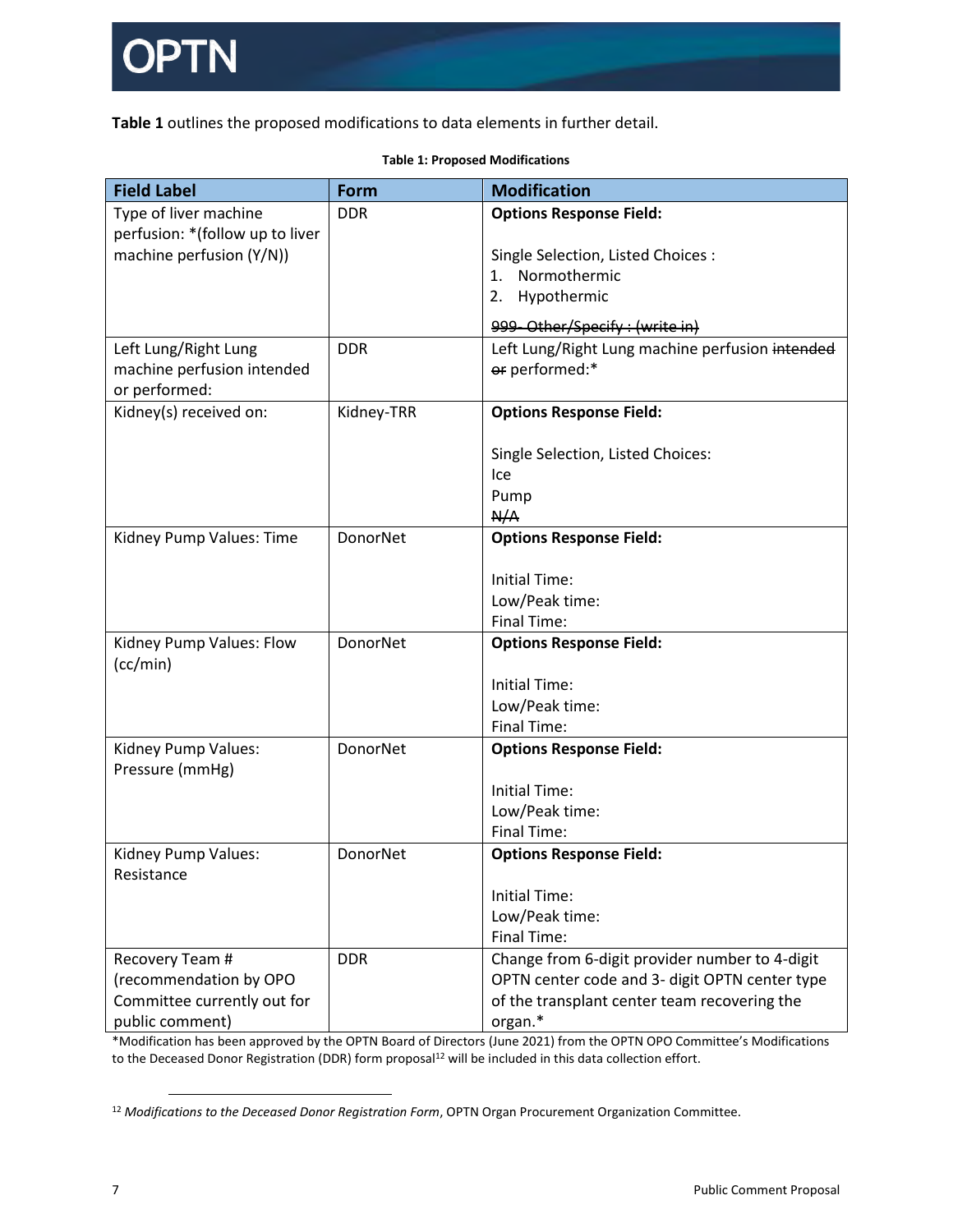# Proposed removals and addition to Organ Not Recovered Code

## responses

In reviewing organ disposition data, the Committee reviewed the catalog of "organ not recovered" code responses and proposed the following codes to be removed (for complete list of code responses, see **Appendix D**):

### *No Recipient Located (code #208)*

The Committee determined this code response was vague and did not provide a descriptive explanation of the disposition of the organ. The Committee discussed that usually a recipient is not located due to poor organ function (code #200) or the list was exhausted (codes # 215, 216, 217) and agreed that the purpose of recording the organ reason codes should be to provide a clear depiction of an organ's disposition.

### *POSITIVE – Human T-lymphotopic virus (HTLV-1) (code #211)*

The Committee determined that this code response is no longer relevant as HTLV-1 is no longer required to be tested or collected by the OPTN.

**Table 2** outlines the proposed removals from the organ reason code list.

| <b>Response Field</b>              | Form       | <b>Recommended Removal</b>                                                                                                                       |
|------------------------------------|------------|--------------------------------------------------------------------------------------------------------------------------------------------------|
| Organ Not<br><b>Recovered Code</b> | <b>DDR</b> | Remove code #208 (no recipient located); a<br>1)<br>recipient is not located because of either poor<br>organ function or the list was exhausted. |
|                                    |            | Remove code #211 - POSITIVE HTLV-1                                                                                                               |

### **Table 2. Proposed Removals from Organ Reason Code Responses**

The Committee also identified and are proposing a new "organ not recovered" response code:

### *No candidates on the match run (new code)*

The Committee identified a need for OPOs to be able to document those instances where a match is run and zero candidates appear.

**Table 3** outlines the proposed addition to the organ reason code list (see **Appendix B**).

### **Table 3. Proposed Addition to Organ Reason Code Responses**

| <b>Field Label</b> | Form | Recommended Removal                           |
|--------------------|------|-----------------------------------------------|
| Organ Not          | DDR  | Add code for "No candidates on the match run" |
| Recovered Code     |      |                                               |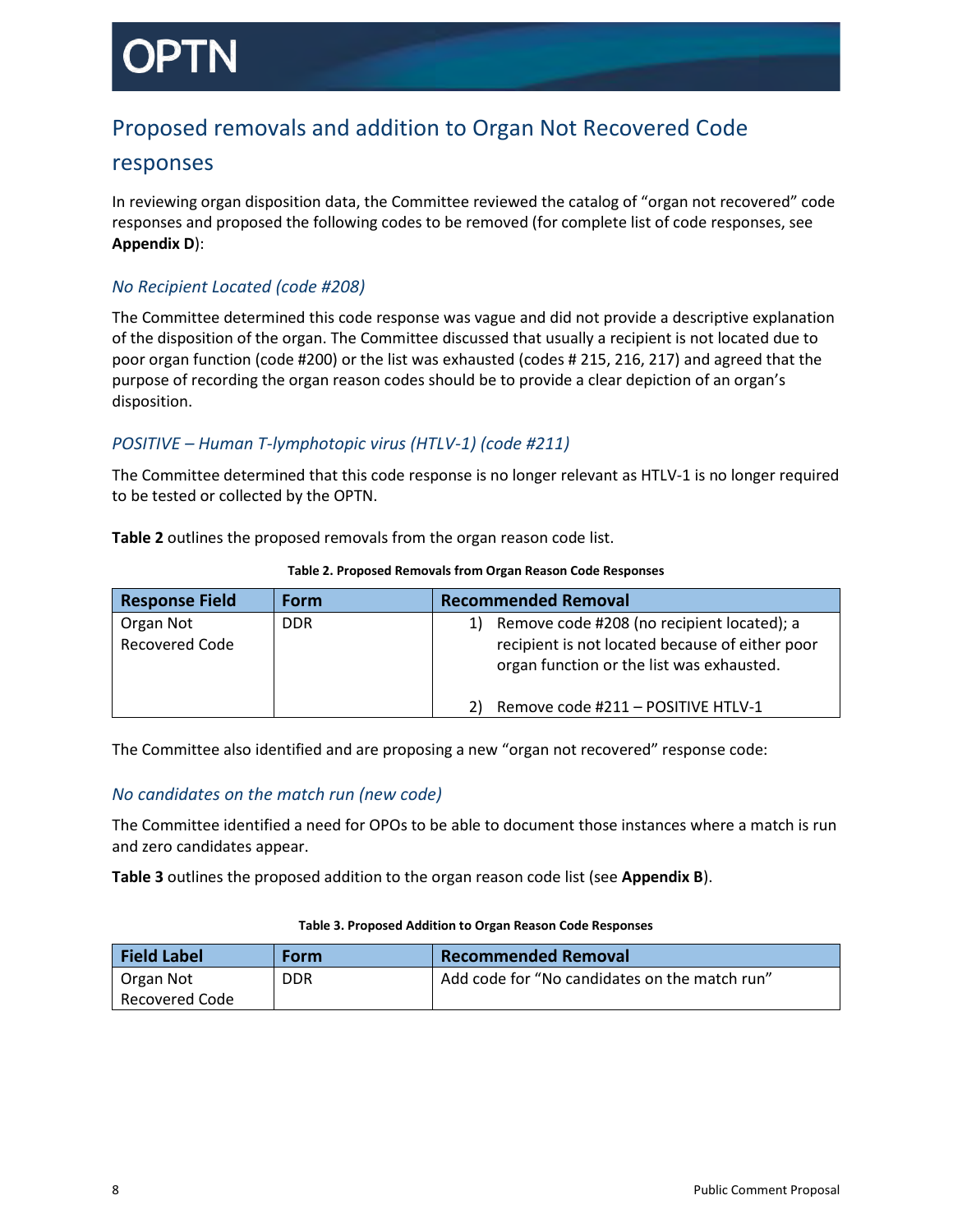# Proposed New Data Elements

During the review of the current data elements, and with consideration from the Committee's fall 2019 request for feedback<sup>13</sup>, the Committee identified and proposed new data elements to be collected and included in the data set to provide additional information regarding organ logistics and allocation (these data elements are summarized in further detail in **Table 5**).

The Committee reviewed findings from the UNOS Research Department pilot project, "Understanding CIT" Project: Approach to Collecting Transit Data. The pilot focused on understanding and determining what data points can provide an accurate measurement of cold ischemic time. The finding was that transport time as a data collection element is often unreliable. Additionally, transplant time is not currently collected, only transplant date. Therefore, creating transplant time as a data element will be a more useful field for estimating cold ischemic time. Estimates for a more accurate calculation of cold ischemic time could be derived from transplant time and organ check-out time/cross clamp time. The Committee reviewed the results of the pilot project and agreed that transplant time as a data element would allow for more accurate ischemic time calculations. <sup>14</sup> The feedback received was reviewed and considered in the final recommendations presented in this proposal.

## *Organ Check-Out Time*

To complement the proposed organ check-in time data element, the Committee proposes organ checkout time as a data element that would be collected by the OPOs. In order for the organ check-in data element to serve as a surrogate for organ transport time, the Committee determined that the most accurate data point to assess this would be in collecting when the organ is checked-out and leaves the donor hospital. This will also aid in documenting the chain of custody (i.e. period of time when an OPO is in care of the organ to when the OPO relinquishes control to the transplant program) of the organ in combination with organ check-in to have timestamps of when the organ leaves the OPO and arrives at the transplant hospital.

The Committee's primary recommendation is to collect this data element in TransNet $^{5M}$  as OPOs have accessibility to upload information electronically through this system. Should there be complexities in collecting this information through TransNet $^{5M}$ , the Committee recommends an alternative in collecting this data element on the Deceased Donor Registration (DDR) form.

## *Organ Check-in Time*

 $\overline{\phantom{a}}$ 

The Committee proposes organ check-in as a data element to serve as both documenting chain of custody of organs (i.e. period of time when an OPO is in care of the organ to when the OPO relinquishes control to the transplant program) as well as a surrogate of transport time. Organ check-in is required to be completed upon arrival at the transplant hospital prior to opening the organ's external transport container, any time an organ is recovered outside the facility where the transplant will take place per OPTN policy.<sup>15</sup> Currently, there is variability among transplant programs in how this information is collected; including this data element will help to standardize those processes.

<sup>&</sup>lt;sup>13</sup> Data Collection to Evaluate the Logistical Impact of Broader Distribution, OPTN Operations & Safety Committee. Available at https://optn.transplant.hrsa.gov/.

<sup>14</sup> April 15, 2021 Meeting Summary, OPTN Operations & Safety Committee.

<sup>15</sup> OPTN Policy 5.7: *Organ Check-In* (June 2021).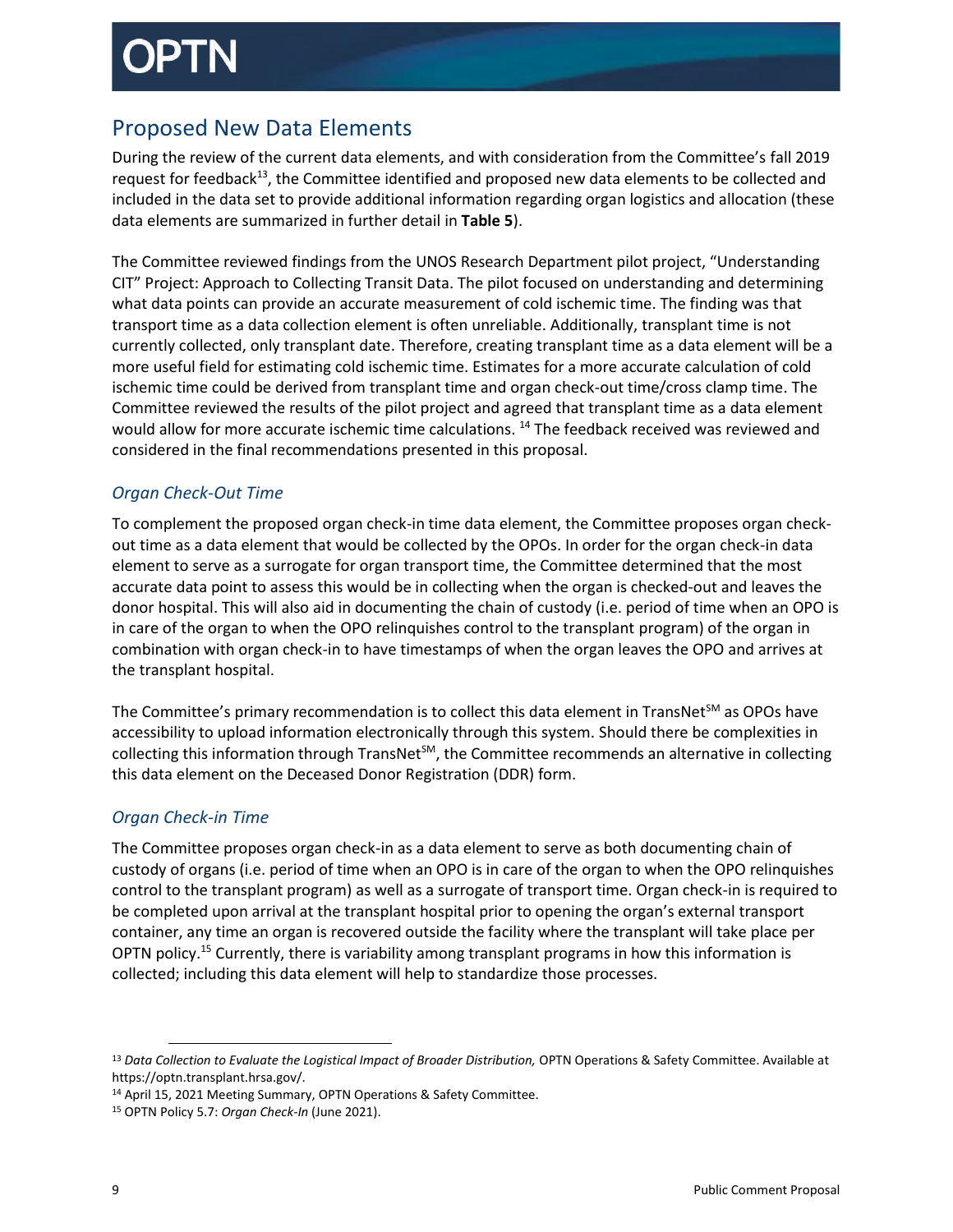The Committee also felt that this data element, in conjunction with other discrete fields (cross clamp time, organ check-out time, time of first anastomosis), will provide an accurate account from organ recovery to transplantation and could serve as a surrogate of organ transport time. The Committee discussed how the collection of organ check-in time could help to delineate between time of transport and time of implant. This will aid in understanding time relative to travel versus scheduling logistics. Additionally, capturing an accurate transport time allows for expected time of transport to be calculated. These baseline expectations can be utilized to assess outliers and better assess practices across programs<sup>16</sup>.

Acknowledging that the use of technological enhancements such as a GPS tracker would measure this information more directly, organ check-in can still provide an estimate of the expected time of transport of an organ.

### *Time of first anastomosis*

The Committee proposes time of first anastomosis as a data element to provide additional information in assessing the intervals from organ recovery to organ transplant. Currently, transplant date is collected by the OPTN in Waitlist<sup>SM</sup>. The collection of the time of transplant (time of first anastomosis) would provide a more accurate account of the timeline from recovery to transplant.

**Table 4** outlines the proposed new data elements that would be included in the data set and evaluation of organ logistics and allocation.

| <b>Field Label</b>           | System/Form                   | <b>Response</b><br><b>Options</b> | <b>Description</b>                                                                                                                    |
|------------------------------|-------------------------------|-----------------------------------|---------------------------------------------------------------------------------------------------------------------------------------|
| Organ Check-In<br>Time       | Waitlist <sup>SM</sup>        | Date and Time                     | Enter the date and time the organ<br>arrives at the transplant center.<br>Format: HH:MM<br>Note: Time should be in 24-hour<br>format. |
| Time of first<br>anastomosis | Waitlist <sup>sM</sup>        | Time                              | Enter the time of first anastomosis.<br>Format: HH:MM<br>Note: Time should be in 24-hour<br>format.                                   |
| Organ Check-Out<br>Time      | TransNet <sup>SM</sup> or DDR | Date and Time                     | Enter the date and time of when<br>the organ leaves the OPO.<br>Format: HH:MM<br>Note: Time should be in 24-hour<br>format.           |

### **Table 4. Proposed New Data Elements**

 $\overline{a}$ 

<sup>16</sup> May 27, 2021 Meeting Summary, OPTN Operations & Safety Committee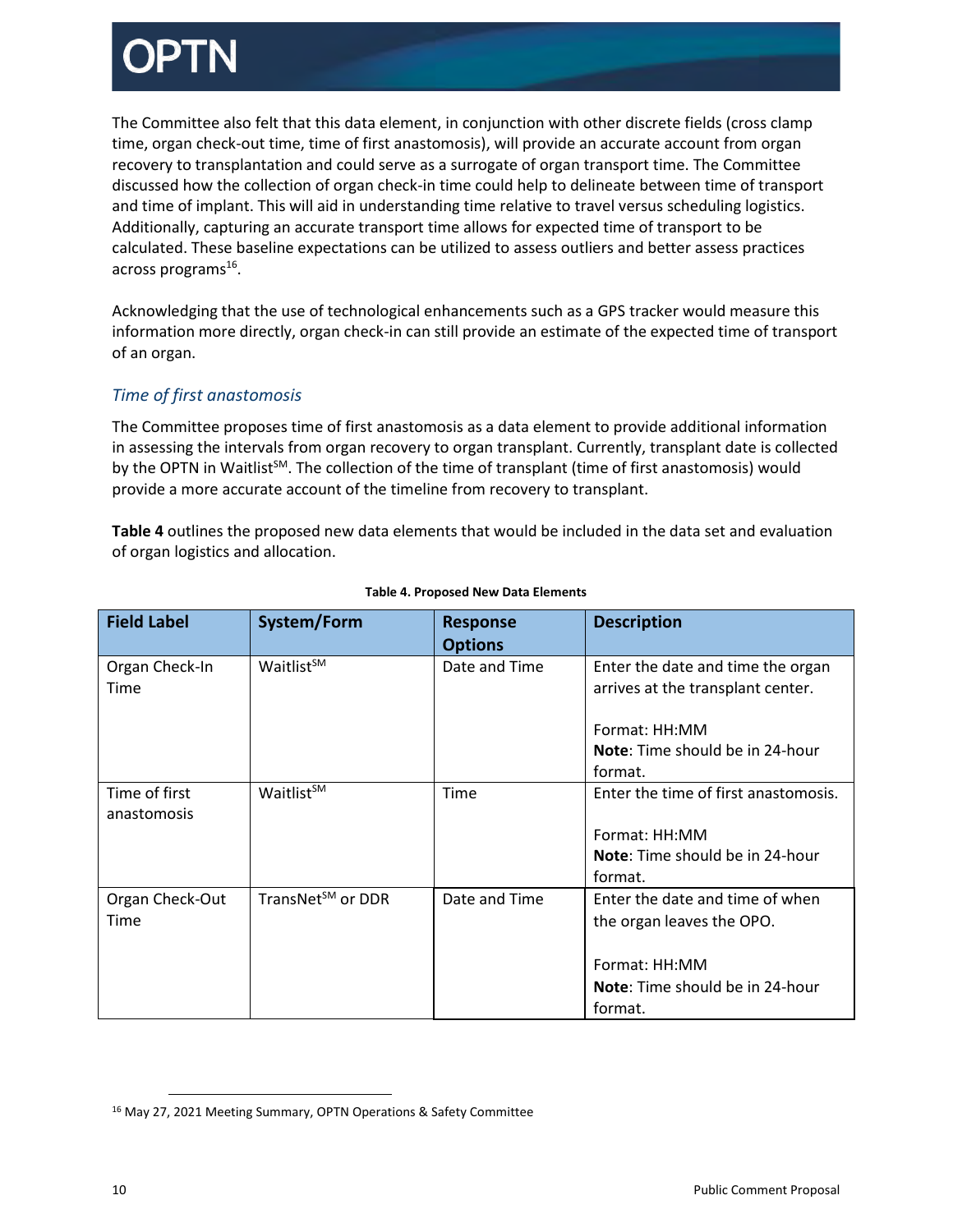# Other Data Elements Considered

As previously mentioned, the Committee solicited feedback from the community during the Winter 2019 public comment cycle which included proposed data elements as well as additional input received by the transplant community for further consideration. The list below summarizes those data elements the Committee reviewed and determined would not be included in the data collection proposal:

## *Transportation Mode*

As previously mentioned, the Committee's survey of OPOs demonstrated an increased use of organ transport by planes. The Committee's intent in proposing this data element was to further evaluate the trend of mode for organ transport. Additionally, the Committee believed that transportation mode could serve as a surrogate for costs. Examples included reporting whether staff used their own private vehicles or if the organ was transported by courier.

The Committee agreed with transplant community sentiment that transportation mode was an important data element to collect, but were challenged by how to effectively collect this information while also being cognizant of the data burden the complexities of this data element could create in doing so. The Workgroup discussed how best to collect this data from collecting each leg of an organ's transport to collecting the "most complex mode" of transportation. However, after further discussions the Workgroup agreed that the most complex mode of transportation is not always clear (i.e. two hour helicopter versus five hour airplane travel).

The Workgroup further considered the data burden of collecting transportation mode. The Committee evaluated how OPOs and transplant programs document transportation mode; some programs have the ability to document transportation mode in their electronic health records (EHR), while other programs may not have capability in doing so. It was acknowledged that those who set up travel logistics are often not the same staff who enter form data, which would require case notes documenting each mode of transportation. Additionally, when multiple teams come from out of town, an OPO would not have all the information of travel logistics. Ultimately, the Workgroup reasoned the validity of the information captured from transportation mode is not consistent enough to justify the additional data burden of collecting transportation mode.

After deliberation, the Committee determined that due to variability in the logistics related to organ transport, collecting this information would be too complex and create too great of a data burden for members to collect. Additionally, the Committee agreed that with the testing of technological advancements such as GPS tracking, there will be opportunity to collect this information more efficiently in the future.

## *Costs*

There was an overall consensus from the transplant community that there should be a methodology for cost assessment. The Committee discussed the challenge of capturing this data due to the variation of costs among institutions. The Committee believes costs can be evaluated and assessed by patterns seen in current data elements being proposed.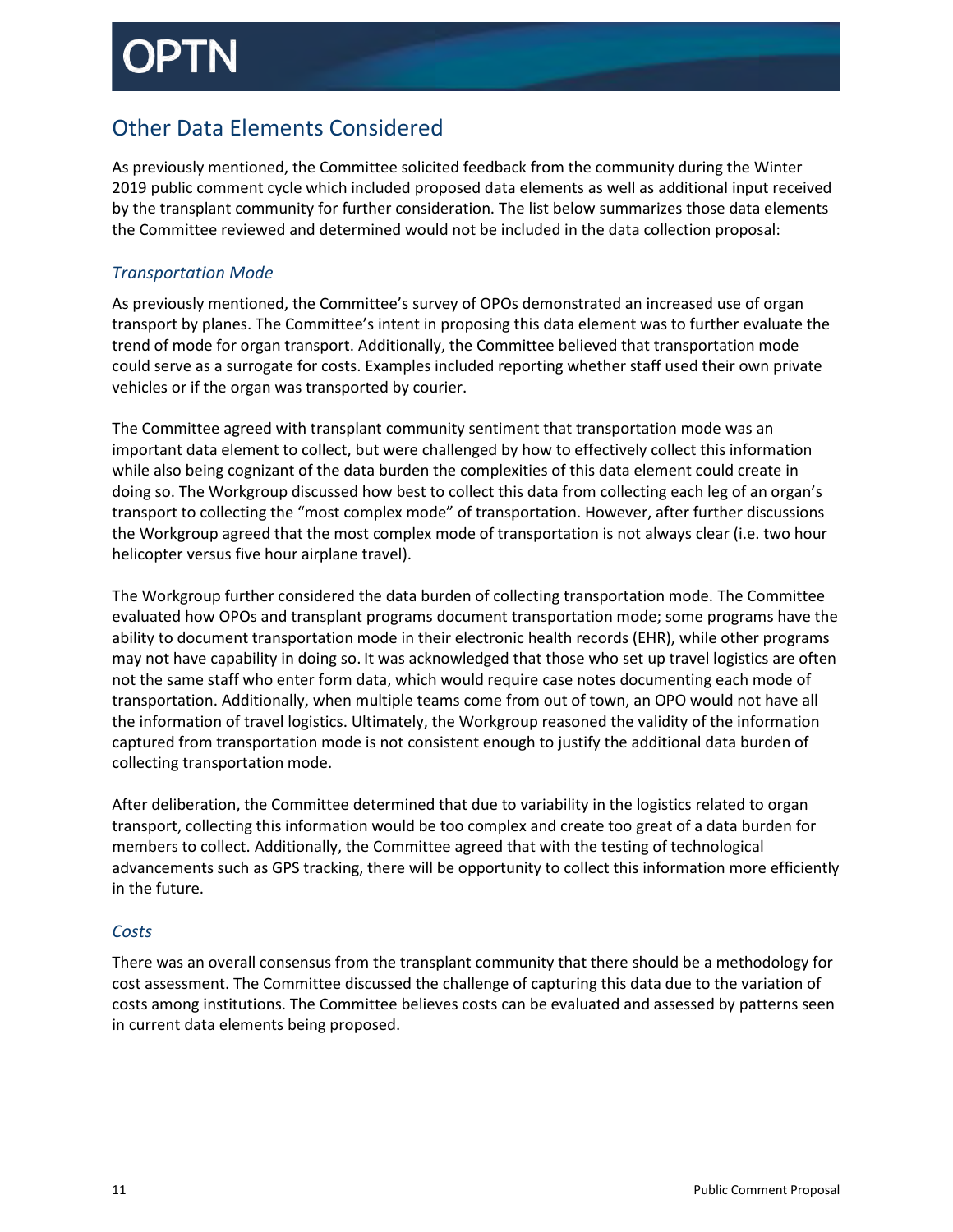### *Late turn down data*

There were numerous comments from the request for feedback which suggested collecting data related to unanticipated events that could impact allocation logistics, such as late turndown rates. The DAC is currently working on a project that will define late turn downs and propose data collection efforts that will effectively assess offer and acceptance behavior and processes. The Committee will remain engaged with the DAC to address this further.

# Potential Relationships with other Projects

The Committee was aware of projects that complemented this data collection effort and have been in contact with each respective Committee/team to prevent duplicative efforts in the development of this proposal. The following projects have potential relationships with this data collection proposal:

- **Review of Deceased Donor Registration (DDR) form (OPO Committee):** In the evaluation of the DDR, there was some overlap in a data element being reviewed and out for public comment by the OPO Committee. $^{17}$  The Workgroup evaluated and agreed with the recommendations by the OPO Committee on the following data elements:
	- o Left Lung/Right Lung machine perfusion intended or performed
	- o Recovery Team #

There were no further overlaps in the Workgroup's assessment.

- **Late Turndown project (Data Advisory Committee (DAC)):** The Workgroup discussed considering data that would characterize delays in the allocation process, in particular late turn downs. The Workgroup was made aware that late turndowns would be evaluated further by the DAC. The Workgroup provided recommendations for the DAC to consider once they begin these efforts and have agreed to help with addressing further on this separate project with DAC.
- **Future technological advancements:** The Committee is aware of discussions and pilots of technological advancements such as GPS trackers, which would be directly related to the efforts of this data collection proposal. Should these advancements become available to the OPTN once the GPS capabilities have been fully evaluated, the Committee can re-evaluate and include this information in a future proposed data set.

# <span id="page-11-0"></span>**NOTA and Final Rule Analysis**

NOTA requires the OPTN to "collect, analyze, and publish data concerning organ donation and transplants."<sup>18</sup> The Committee submits the following proposal for public comment under the authority of the OPTN Final Rule, which states, "An organ procurement organization or transplant hospital shall, as specified from time to time by the Secretary, submit to the OPTN…information regarding transplantation candidates, transplant recipients, [and] donors of organs....<sup>"19</sup> The OPTN shall "maintain records of all transplant candidates, all organ donors and all transplant recipients"<sup>20</sup>and shall

<sup>18</sup> 42 U.S.C. § 274(b)(2)(I)

l

<sup>17</sup> *Modifications to the Deceased Donor Registration Form*, OPTN Organ Procurement Organization Committee. Available at https://optn.transplant.hrsa.gov/.

<sup>19</sup> 42 CFR §121.11(b)(2)

<sup>20</sup> 42 CFR §121.11(a)(1)(ii)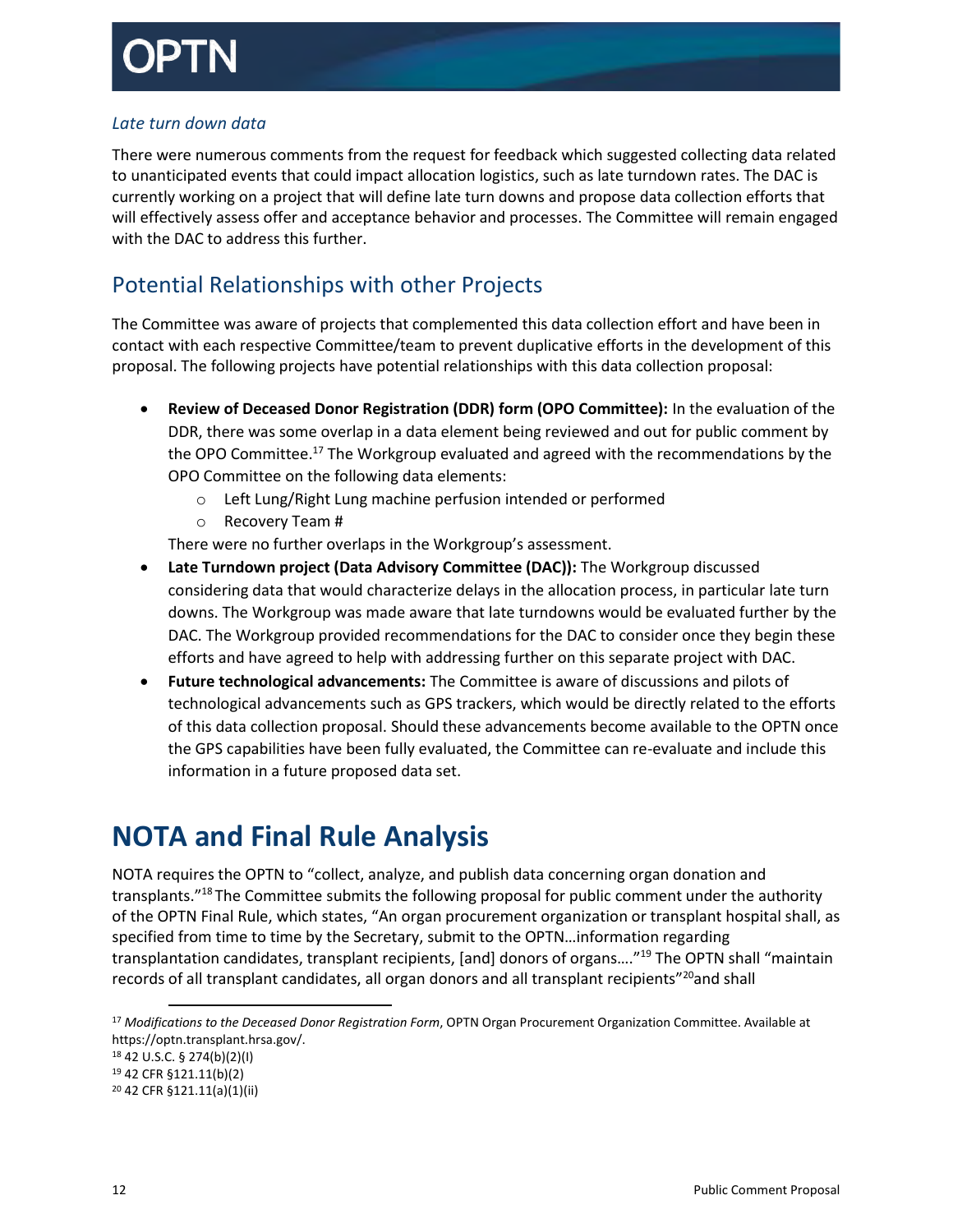"receive…such records and information electronically…." <sup>21</sup> This proposal will allow the OPTN to collect more complete data on living and deceased donors and donor organs, and maintain such data in the OPTN dataset.

# <span id="page-12-0"></span>**Implementation Considerations**

# Member and OPTN Operations

## *Operations affecting Histocompatibility Laboratories*

This proposal is not anticipated to affect the operations of histocompatibility laboratories.

## *Operations affecting Organ Procurement Organizations*

This proposal will require OPO staff to become familiar with the changes to the DDR and data definitions. This proposal may add additional administrative burden, particularly for collecting organ check-out time. Educational efforts and training may be needed to ensure staff has a standardized process of documenting additional data being proposed.

## *Operations affecting Transplant Hospitals*

This proposal will require transplant staff to become familiar with the changes to the TRR and data definitions. This proposal may add additional administrative burden, particularly for collecting organ check-in time. Educational efforts and training may be needed to ensure staff has a standardized process of documenting additional data being proposed. Additionally, transplant hospital staff would need to evaluate their current protocols/processes for organ check in per OPTN policy.

## *Operations affecting the OPTN*

This proposal will require programming in UNet $^{5M}$ . Feedback received on the data elements in question will be taken into consideration for final decisions on programming efforts.

This proposal will require modifications to official OPTN data currently collected by the OPTN. The OPTN Contractor has agreed that data collected pursuant to the OPTN's regulatory requirements in §121.11 of the OPTN Final Rule will be collected through OMB approved data collection forms. Therefore, after OPTN Board approval, the forms will be submitted for OMB approval under the Paperwork Reduction Act of 1995. This will require a revision of the OMB-approved data collection instruments, which may impact the implementation timeline.

# Projected Fiscal Impact

This proposal is projected to have a fiscal impact on the OPTN and a minimal impact on transplant hospitals and organ procurement organizations as the majority of the proposed data elements are already collected. There are no anticipated fiscal impacts on histocompatibility laboratories.

<sup>21</sup> 42 CFR §121.11(a)(1)(iii)

 $\overline{a}$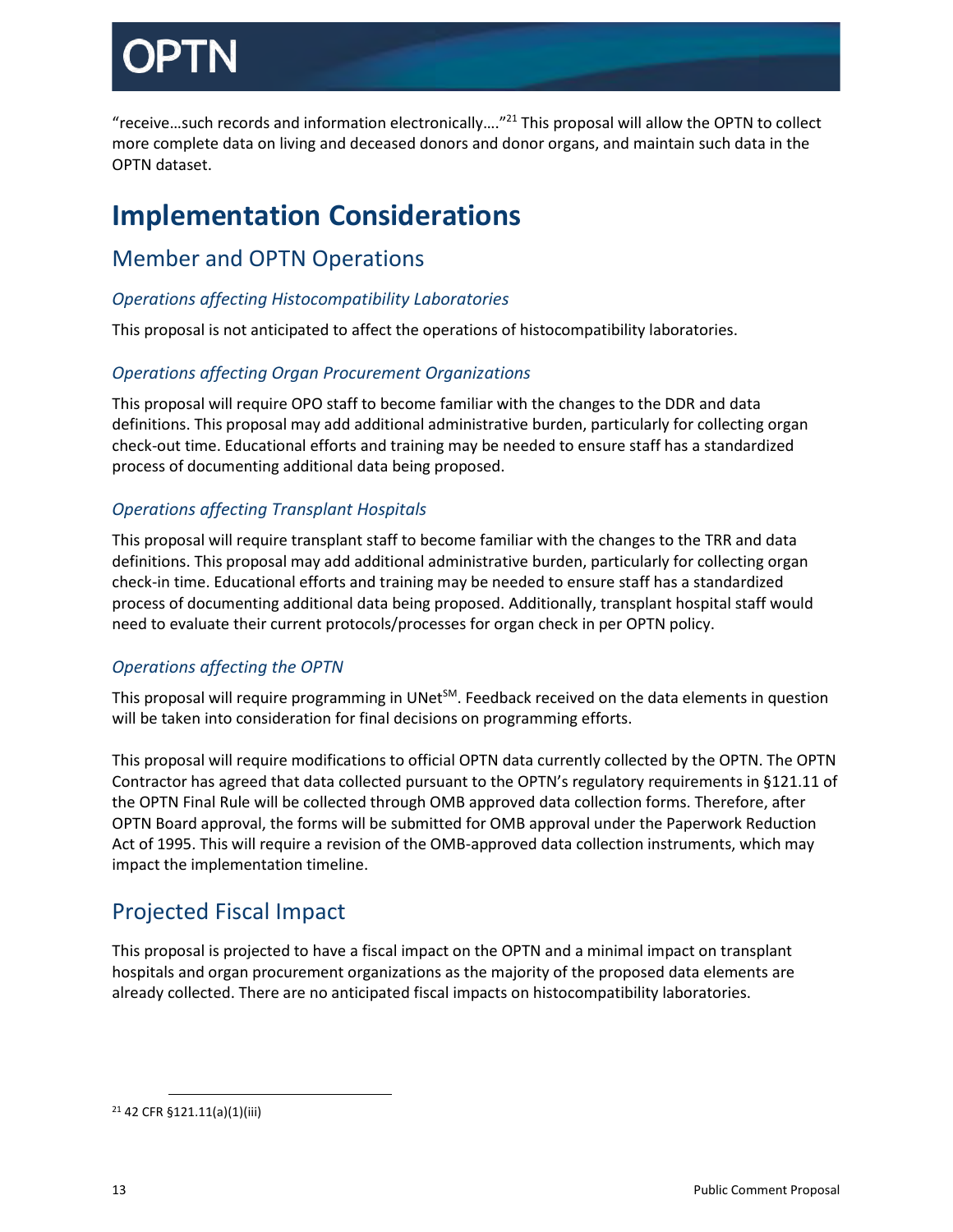

### *Projected Impact on Organ Procurement Organizations*

There is an expected minimal impact to OPOs related to the additional administrative burden of consistently collecting and reporting organ check-out time.

### *Projected Impact on Transplant Hospitals*

There is an expected minimal impact to transplant hospitals related to the additional administrative burden of consistently collecting and reporting organ check-in time.

### *Projected Impact on the OPTN*

Preliminary estimates indicate this will be a large project effort for the OPTN to develop and implement as approximately 1,800 hours may be needed for IT programming, development of help documentation, communication to members and the transplant community regarding these changes, and research support for these efforts.

### *Projected Impact on Histocompatibility Laboratories*

There is no expected impact to histocompatibility laboratories.

# <span id="page-13-0"></span>**Post-implementation Monitoring**

# Member Compliance

The proposed data collection will not change the current routine monitoring of OPTN members. Any data entered into UNet℠ may be reviewed by the OPTN, and members are required to provide documentation as requested.

# Policy Evaluation

Distributions of new and modified existing data elements on the DDR and TRR will be formally evaluated at approximately 6 months, 1 year, and 2 years post-implementation, as well as any other metrics subsequently requested by the Committee. As shown in the proposal, all modified metrics (Table 1), all updates to the organ reason code (Table 2 and 3) and all new metrics (Table 4) will be evaluated as data become available (appropriate lags will be applied, per typical OPTN conventions, to account for time delay in institutions reporting data to UNet<sup>SM</sup>). Appropriate pre- and post-implementation cohorts will be used to describe modified data elements. Only a post implementation cohort will be used to summarize new data elements. Summary statistics, distributions, and missing data for new and modified elements will be evaluated by organ as appropriate as sample size allows.

# <span id="page-13-1"></span>**Conclusion**

The various projects the Committee has embarked on as well as other OPTN Committee efforts mentioned in this document is testament to the need for additional information to better understand the organ donation and transplantation system. Additionally, the proposed modifications, removals and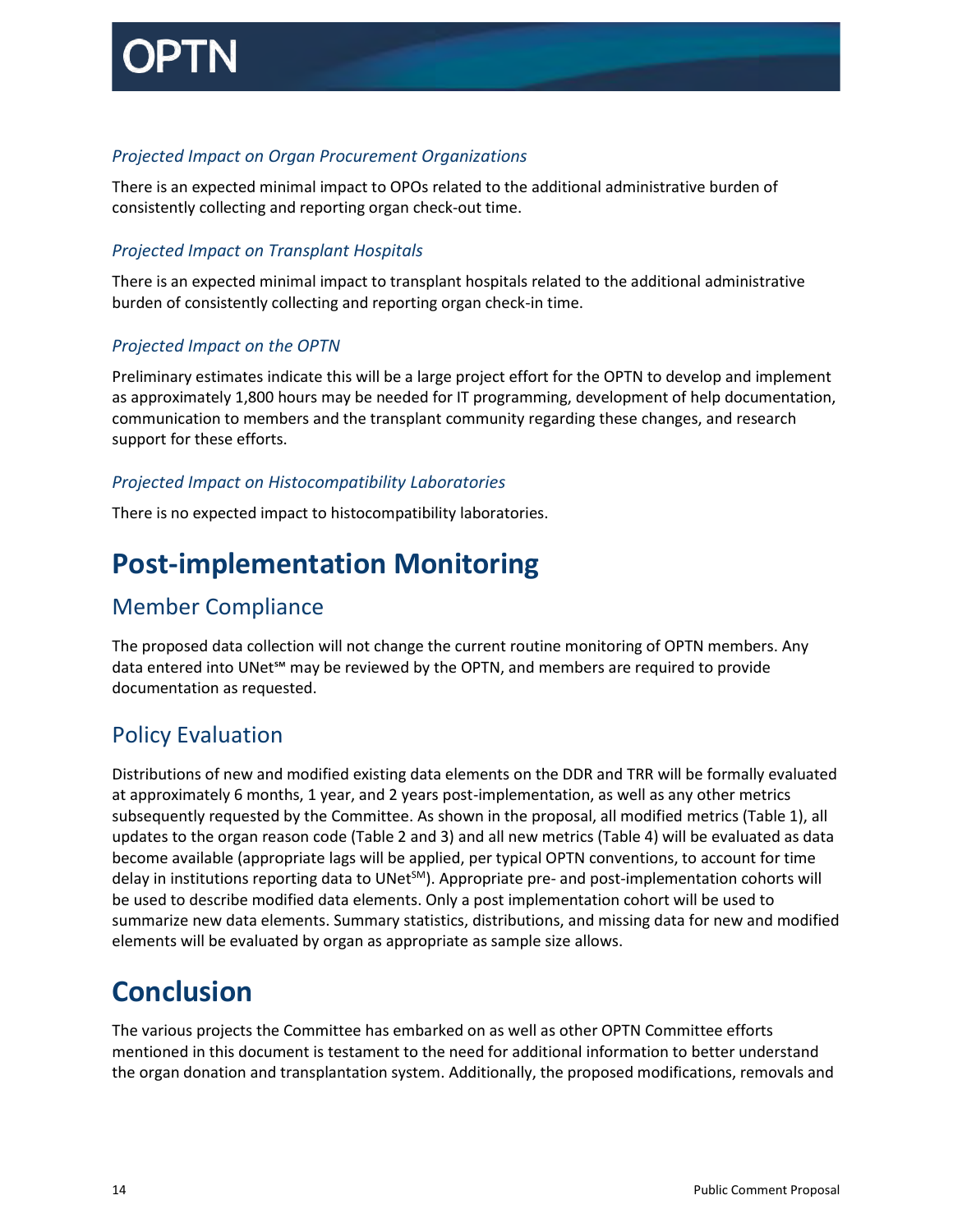

new data elements intends to ensure efficiencies in data collection efforts that are both current and relevant.

The Committee's comprehensive review of the current data elements detailed in this proposal aligns with the OPTN Principles of Data Collection, OPTN Data Vision Statement, and metrics outlined by the Ad Hoc Systems Performance Committee. Additionally, this proposal is in alignment with NOTA and the Final Rule, as previously mentioned, and will allow the OPTN to collect more complete data on living and deceased donors and donor organs, and maintain such data in the OPTN dataset. This data collection effort will further help in gathering more information on organ logistics and allocation as well as allow the opportunity to inform future policy development.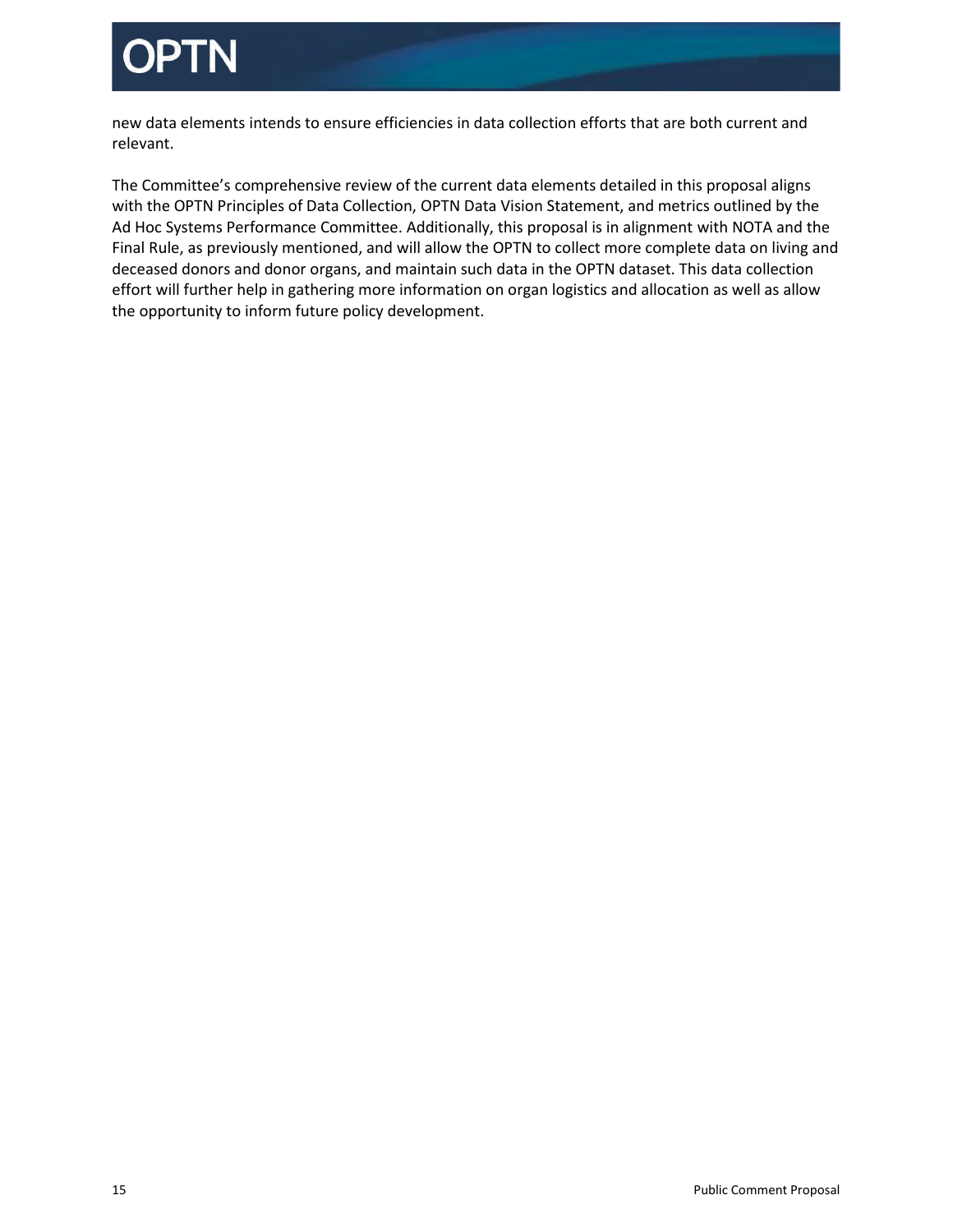# OPTN

# <span id="page-15-0"></span>**Appendix A: Data Advisory Committee (DAC) Data Element Standard of Review Checklist**

| Purpose, Relevancy,                                   | What is the intent or purpose of collecting this specific data element?<br>$\bullet$                                                                                             |
|-------------------------------------------------------|----------------------------------------------------------------------------------------------------------------------------------------------------------------------------------|
| and Face Validity                                     | Does the data element measure what it intends to measure?<br>$\bullet$                                                                                                           |
| <b>Reliability</b>                                    | Is the source of information objective and reliable (historian, self-report, EHR)?<br>$\bullet$                                                                                  |
|                                                       | Is the element designed to consistently reproduce the same results?<br>$\bullet$                                                                                                 |
|                                                       | Are there objective measures that could be considered rather than having a<br>$\circ$                                                                                            |
|                                                       | user calculate or interpret information prior to reporting?                                                                                                                      |
|                                                       | If calculation cannot be avoided, are there different methods or calculations<br>$\circ$                                                                                         |
|                                                       | used to obtain this data element? If so, is it clear which method/calculation                                                                                                    |
|                                                       | should be used?                                                                                                                                                                  |
|                                                       | Is the data element definition sufficiently clear and precise to enable consistent entry?<br>$\bullet$                                                                           |
| <b>Definition</b>                                     | What is the intent or purpose of collecting this specific data element?<br>$\bullet$                                                                                             |
| (these prompts will                                   | Is there an industry standard for this definition? (CMS, professional society, etc.)<br>$\bullet$                                                                                |
| inform your data                                      | What are the acceptable forms of documentation (or tests if lab value/results)?<br>$\bullet$                                                                                     |
| element data definition)                              | What is the appropriate timeframe for data element (first, initial, serial, last, terminal,<br>$\bullet$                                                                         |
|                                                       | highest)?                                                                                                                                                                        |
|                                                       | What are the acceptable responses or response range for this data element? If a<br>$\bullet$                                                                                     |
|                                                       | category response, can each response be mutually exclusive?                                                                                                                      |
|                                                       | If unknown values (e.g. missing, not reported, unknown) are acceptable responses, is<br>$\bullet$                                                                                |
|                                                       | there adequate instruction on when those values are appropriate?                                                                                                                 |
|                                                       | What unit of measurement?<br>$\bullet$                                                                                                                                           |
|                                                       | Is this definition suitable for the variety of users providing the data (clinical vs non-<br>$\bullet$                                                                           |
|                                                       | clinical)?                                                                                                                                                                       |
| Availability, Burden and                              | Is this element widely available for the population of patients for which it is sought to be<br>$\bullet$                                                                        |
| Interoperability                                      | collected?                                                                                                                                                                       |
|                                                       | Does this element require additional testing (e.g. invasive procedure) or measurement<br>$\bullet$                                                                               |
|                                                       | that is not commonly done?                                                                                                                                                       |
|                                                       | Are the data easily and readily discovered by a clinical or non-clinical coordinator in EHR?<br>$\bullet$                                                                        |
|                                                       | What calculations or interpretations are required before entering?<br>$\bullet$                                                                                                  |
|                                                       | Is the data element a candidate for seamless data exchange?<br>$\bullet$                                                                                                         |
|                                                       | How is this data collected in the EHR? Is there a reason it should be<br>$\circ$                                                                                                 |
|                                                       | programmed in UNet <sup>SM</sup> differently?                                                                                                                                    |
| <b>Alternative Data</b>                               | Is there an alternative commonly available in an EHR that should be considered?<br>$\circ$                                                                                       |
| <b>Sources</b>                                        | Is this element already available via an external source? (e.g. a registry, regulatory body)<br>$\bullet$<br>If so, could the OPTN acquire this element rather than programming? |
|                                                       | $\bullet$<br>Is the form usable for members?                                                                                                                                     |
| <b>Usability and</b><br>Conformity                    | $\bullet$                                                                                                                                                                        |
|                                                       | Does the arrangement / grouping of fields on the form make sense to the users?                                                                                                   |
|                                                       | Are the right fields on the right forms?<br>$\bullet$<br>Is the label, as written, clear to the user with minimal explanation?<br>$\bullet$                                      |
|                                                       |                                                                                                                                                                                  |
| <b>Implication of Removing</b><br><b>Data Element</b> | What are the implications of removing this data element?<br>$\bullet$<br>What other UNet <sup>SM</sup> systems would be impacted?                                                |
|                                                       | $\circ$<br>Would removing the data element impact other entities, such as CMS?                                                                                                   |
|                                                       | $\circ$<br>Is this data element used by SRTR?                                                                                                                                    |
|                                                       | $\circ$<br>Who would be impacted?                                                                                                                                                |
|                                                       | Who uses this information?<br>$\circ$                                                                                                                                            |
|                                                       | Who should be notified?                                                                                                                                                          |
|                                                       | $\circ$<br>Describe collaboration that has already occurred<br>$\circ$                                                                                                           |
|                                                       |                                                                                                                                                                                  |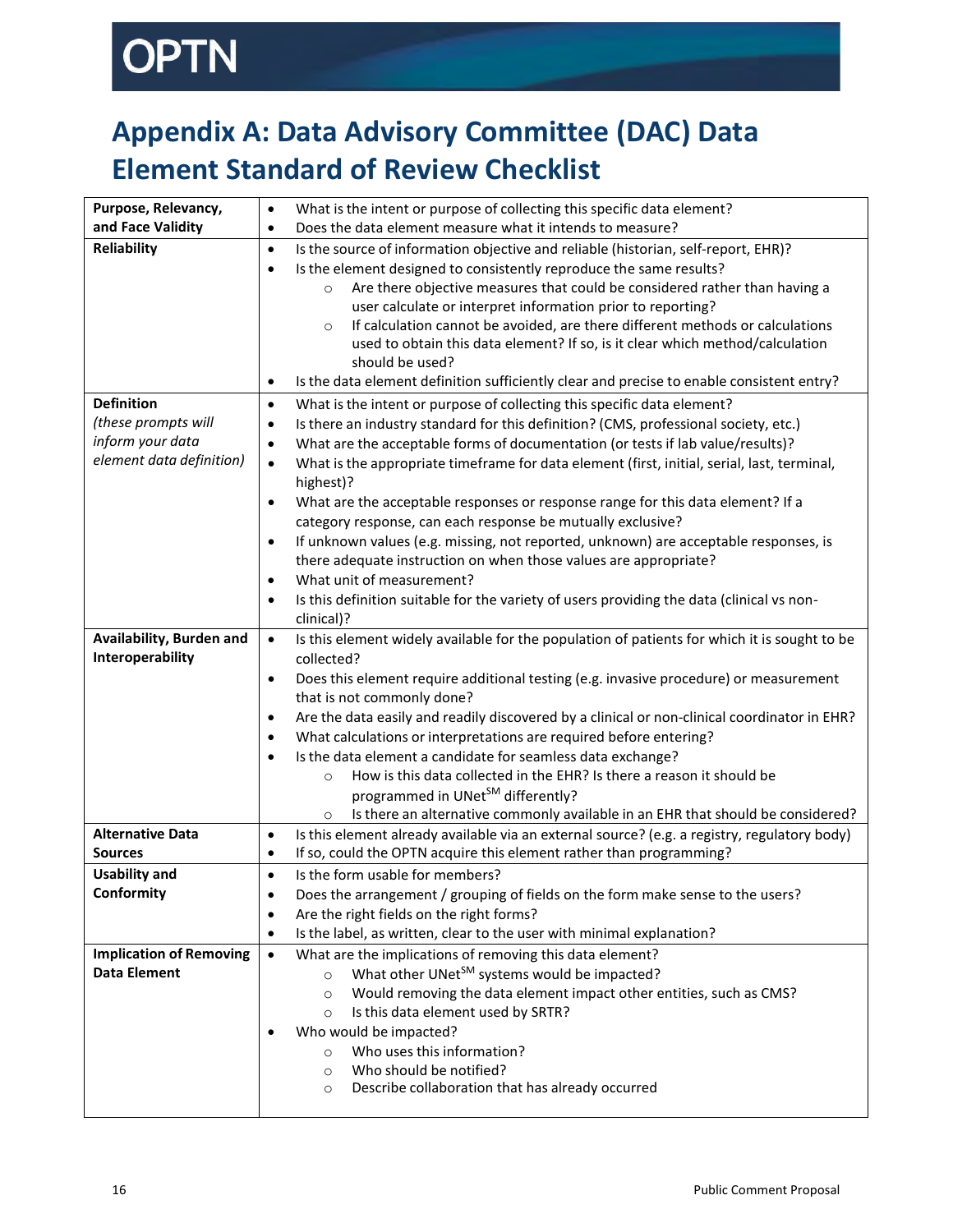# )PTN

# <span id="page-16-0"></span>**Appendix B: Current Data Elements included in Proposed Data Set (no modifications being required)**

The Committee evaluated current data elements related to cold ischemic time (CIT), machine perfusion, recovery team documentation, organ disposition and organ reason codes. **Table 5** outlines those data elements that will be included in the data set and the Committee determined would not require modifications to how they are currently being collected.

| <b>Field Label</b>                                                                                                          | Systems/Form          | <b>Recommendation/Rationale</b>                                                                                                                                                                                                                                                                                                                                                                                                                                                          |
|-----------------------------------------------------------------------------------------------------------------------------|-----------------------|------------------------------------------------------------------------------------------------------------------------------------------------------------------------------------------------------------------------------------------------------------------------------------------------------------------------------------------------------------------------------------------------------------------------------------------------------------------------------------------|
| <b>Total Cold</b><br><b>Ischemia Time</b><br>Left<br>Kidney/Right<br>Kidney/EnBloc:<br>(if pumped,<br>include pump<br>time) | Kidney - TRR          | Relevant to assessing cold ischemic<br>time (CIT).                                                                                                                                                                                                                                                                                                                                                                                                                                       |
| <b>Total Pancreas</b><br>Preservation<br>Time (include<br>cold, warm and<br>anastomotic<br>time)                            | Pancreas - TRR        | Relevant to assessing cold ischemic<br>time (CIT).                                                                                                                                                                                                                                                                                                                                                                                                                                       |
| <b>Total Ischemic</b><br>Time (Include<br>cold, warm and<br>anastomotic<br>time)                                            | Liver - TRR           | Relevant to assessing cold ischemic<br>time (CIT).                                                                                                                                                                                                                                                                                                                                                                                                                                       |
| Liver machine<br>perfusion:*<br>(has a follow up<br>question)                                                               | <b>DDR</b>            | There are experimental/clinical trials<br>related to liver perfusion; this data<br>element will be relevant in this<br>assessment. It is anticipated that<br>additional data collection data<br>efforts will be needed, but current<br>data will allow for baseline<br>information. The Committee will<br>defer to the Liver Committee for<br>further recommendations of<br>additional data collection efforts<br>related to liver perfusion once more<br>information becomes available. |
| Lung(s)<br>perfused prior<br>to transplant:                                                                                 | <b>Thoracic - TRR</b> | Relevant in assessing cold ischemic<br>time (CIT).                                                                                                                                                                                                                                                                                                                                                                                                                                       |

### **Table 5: Data Elements Included in data set**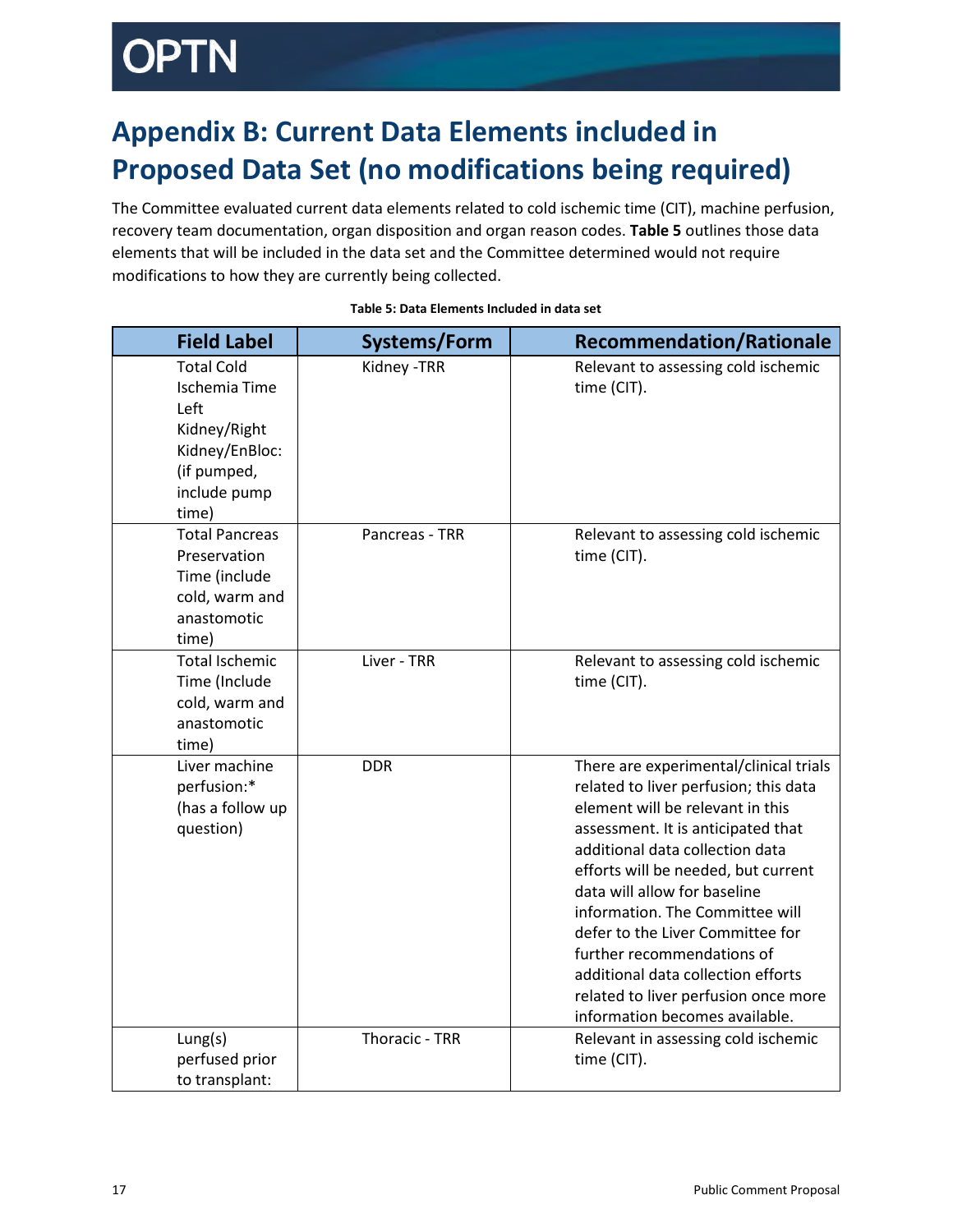# OPTN

| <b>Field Label</b>    | Systems/Form          | <b>Recommendation/Rationale</b>                                          |
|-----------------------|-----------------------|--------------------------------------------------------------------------|
| Total time on         | <b>Thoracic - TRR</b> | Relevant in assessing cold ischemic                                      |
| perfusion: (ST:)      |                       | time (CIT).                                                              |
| Received on           | Kidney-TRR            | Relevant in assessing organ                                              |
| ice:                  |                       | preservation practices.                                                  |
| Received on           | Kidney-TRR            | Relevant in assessing organ                                              |
| pump:                 |                       | preservation practices. There is a                                       |
|                       |                       | cost element associated with this;                                       |
|                       |                       | staff must stay with the kidney while                                    |
|                       |                       | it is on the pump and must be                                            |
|                       |                       | knowledgeable about what to do if                                        |
|                       |                       | the pump malfunctions.                                                   |
| (If put on pump       | Kidney-TRR            | Relevant information for data                                            |
| or stayed on          |                       | purposes for transplant hospitals                                        |
| pump)                 |                       | and in capturing clinical measures.                                      |
| Left/Right            |                       | This data element provides                                               |
| Kidney Final          |                       | information on efficiency of organ                                       |
| resistance            |                       | preservation                                                             |
| at transplant:        |                       |                                                                          |
| (If put on pump       | Kidney-TRR            | Relevant information for data                                            |
| or stayed on<br>pump) |                       | purposes for transplant hospitals<br>and in capturing clinical measures. |
| Left/Right            |                       | This data element provides                                               |
| Kidney Final          |                       | information on efficiency of organ                                       |
| flow rate at          |                       | preservation                                                             |
| transplant:           |                       |                                                                          |
| Left/Right:           | <b>DDR</b>            | Relevant for data purposes for                                           |
| Pump?                 |                       | OPOs. Provides information on                                            |
|                       |                       | sequence of events across the                                            |
|                       |                       | process of transportation (this                                          |
|                       |                       | collected on the OPO side)                                               |
| Left/Right: Final     | <b>DDR</b>            | Pump parameters from OPO prior to                                        |
| Resistance Prior      |                       | shipping would be important data to                                      |
| to Shipping           |                       | evaluate. The final pump value is                                        |
|                       |                       | important in providing transplant                                        |
|                       |                       | programs with preservation                                               |
|                       |                       | information that helps in decision                                       |
|                       |                       | making                                                                   |
| Kidney Pump           | DonorNet              | Relevant to assess organ                                                 |
| Values: Date          |                       | preservation practices.                                                  |
| Perfusion             | $Lung - TRR$          | This data element helps evaluate if                                      |
| occurred at:          |                       | either the transplant center, the                                        |
|                       |                       | OPO, or a perfusion center perfused                                      |
|                       |                       | the organ. It provides information                                       |
|                       |                       | on how this process is evolving                                          |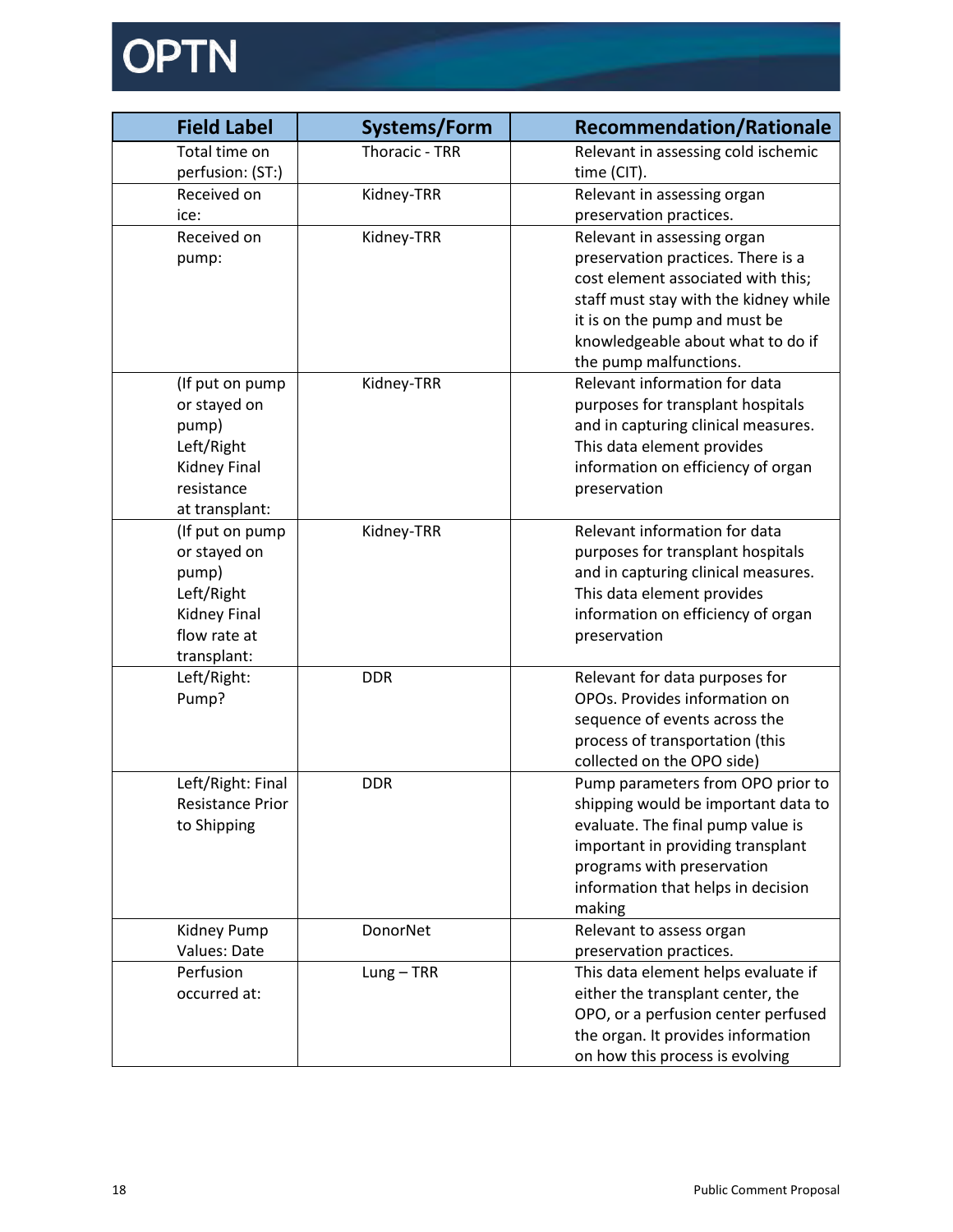

| <b>Field Label</b>                                                                | <b>Systems/Form</b> | <b>Recommendation/Rationale</b>                                                                                                                                                                                                                                             |
|-----------------------------------------------------------------------------------|---------------------|-----------------------------------------------------------------------------------------------------------------------------------------------------------------------------------------------------------------------------------------------------------------------------|
| Perfusion<br>performed by:                                                        | $Lung - TRR$        | This data element helps evaluate if<br>either the transplant center, the<br>OPO, or a perfusion center perfused<br>the organ. It provides information<br>on how this process is evolving                                                                                    |
| Left Lung/Right<br>Lung received<br>at transplant<br>center:                      | $Lung - TRR$        | This data element collects valuable<br>information. There should be<br>alignment between organs in order<br>to have the ability to compare<br>different organ systems (a similar<br>data element is asked for kidney,<br>but the fields are more stratified).               |
| Left/Right:<br>Specify type of<br>Kidney<br>Pump/Machine<br>(if<br>other/specify) | <b>DDR</b>          | After consulting with the Data<br>Advisory Committee, this data will<br>be included; this data element will<br>be very useful once centers/OPOs<br>begin using normothermic or<br>midthermic pumps.<br>Pumps with Oxygenation could also<br>play a role in the near future. |
| Left/Right: Type<br>of Kidney<br>Pump/Machine:                                    | <b>DDR</b>          | After consulting with the Data<br>Advisory Committee, this data will<br>be included; this data element will<br>be very useful once centers/OPOs<br>begin using normothermic or<br>midthermic pumps.<br>Pumps with Oxygenation could also<br>play a role in the near future. |
| Transferred to<br>transplant<br>center on pump                                    | <b>DDR</b>          | Relevant to assess patterns related<br>to pump usage                                                                                                                                                                                                                        |
| Kidney Pump<br>Device                                                             | DonorNet            | Remove this data element.<br>Information not relevant in<br>assessing ischemic time.                                                                                                                                                                                        |
| Kidney Pump<br>Solution                                                           | DonorNet            | Relevant to assess organ<br>preservation. Type of solution can<br>play a role in obtaining different<br>flow or resistance.                                                                                                                                                 |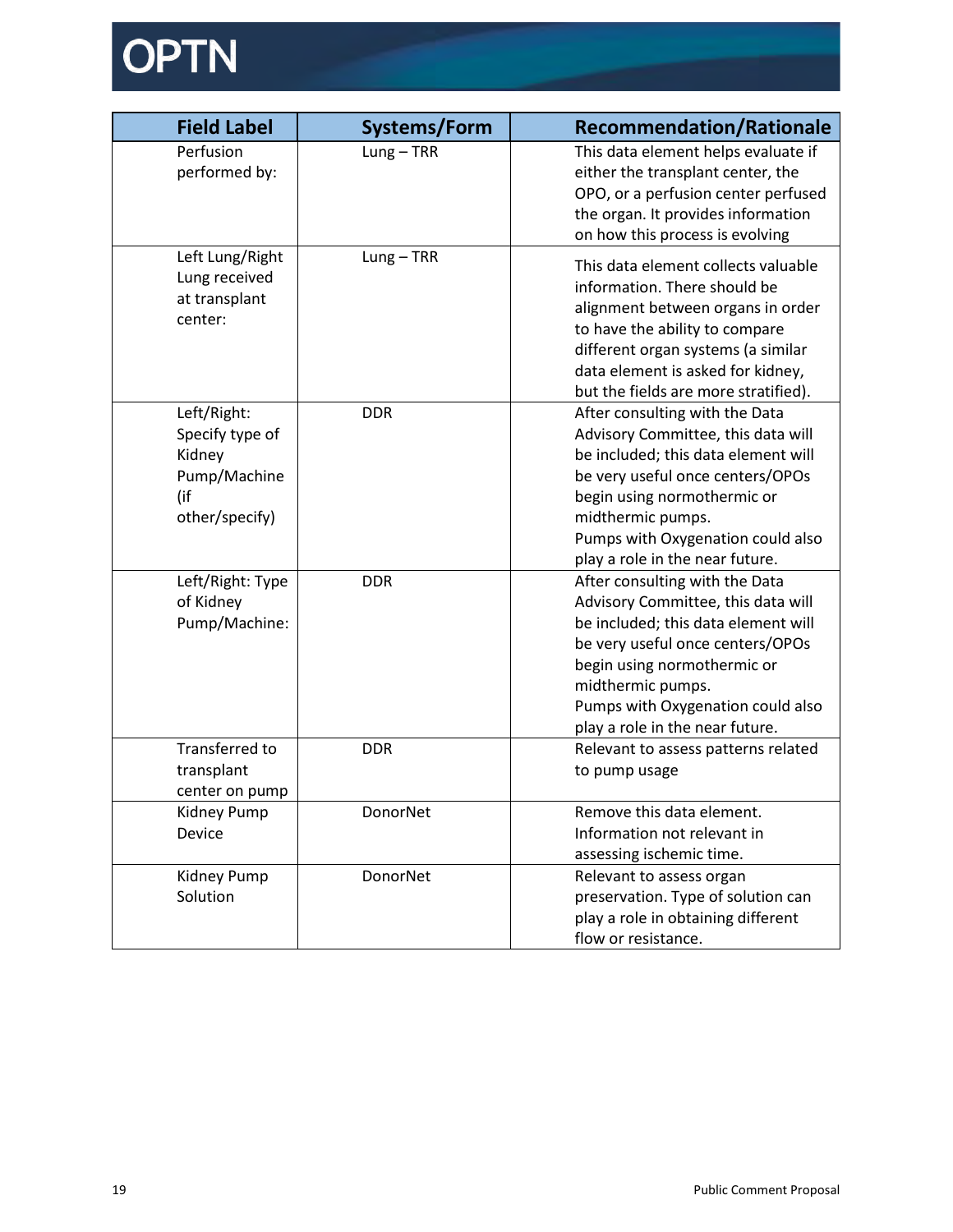

<span id="page-19-0"></span>

| <b>Field Label</b> | Systems/Form | <b>Recommendation/Rationale</b>        |
|--------------------|--------------|----------------------------------------|
| Heart machine      | DDR.         | Heart machine perfusion is currently   |
| perfusion          |              | in the investigation phase only.       |
|                    |              | It is anticipated that additional data |
|                    |              | collection data efforts will be        |
|                    |              | needed, but current data will allow    |
|                    |              | for baseline information. The          |
|                    |              | Committee will defer to the Heart      |
|                    |              | Committee for further                  |
|                    |              | recommendations of additional data     |
|                    |              | collection efforts related to heart    |
|                    |              | perfusion once more information        |
|                    |              | becomes available.                     |
| Organ              | DDR.         | The six organ disposition codes        |
| Disposition        |              | currently used cover the range of      |
|                    |              | scenarios for organ disposition (see   |
|                    |              | Appendix E for look up table of        |
|                    |              | codes)                                 |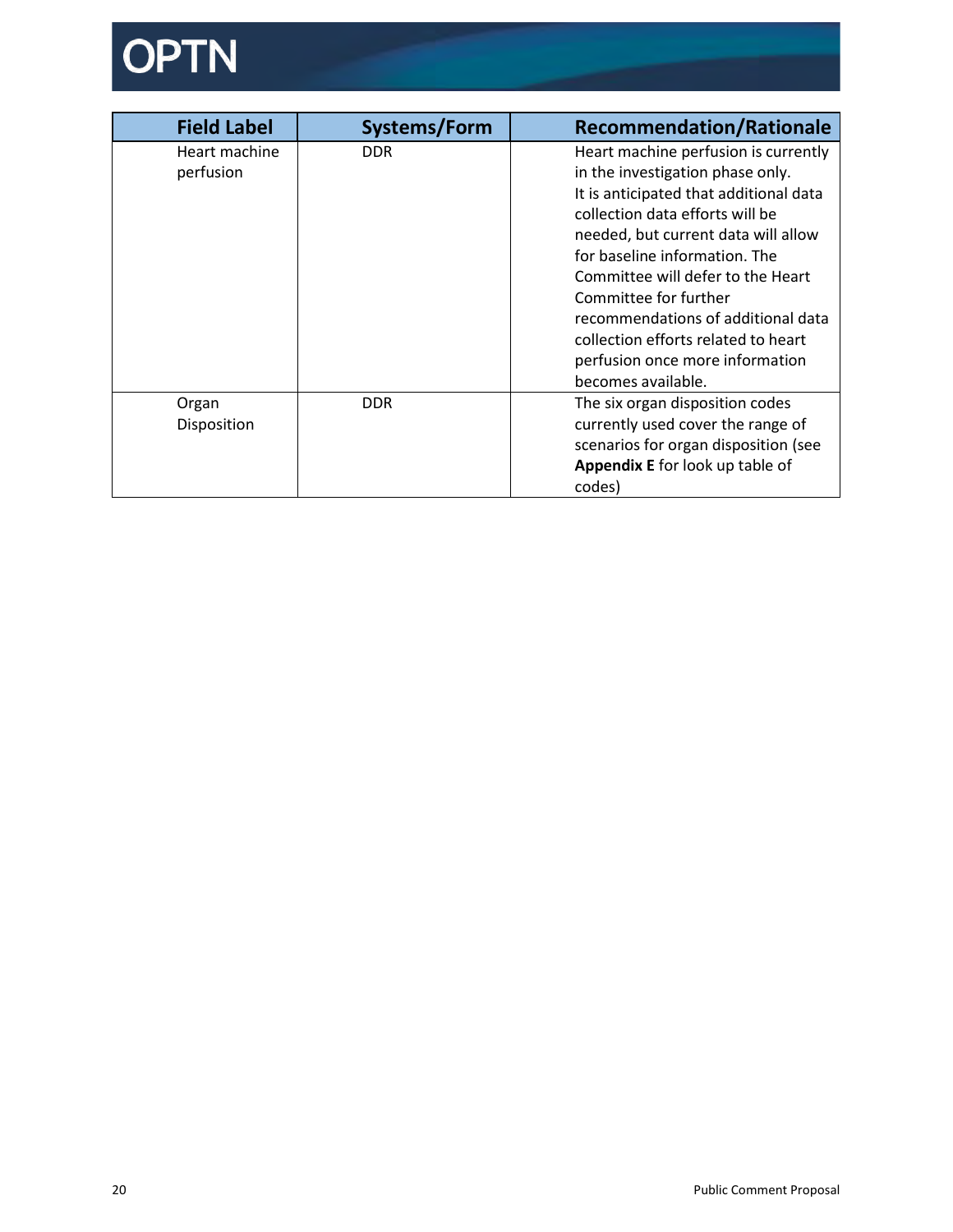# **Appendix C: Proposed Data Definitions/Clarifications**

**Table 6** outlines the proposed modifications/clarifications to data definitions of indicated data elements.

| <b>Field Label</b>                                                                             | <b>Form</b>           | <b>Recommendation/Proposed</b><br><b>Modifications</b>                                                                                                                                                                                                                     |
|------------------------------------------------------------------------------------------------|-----------------------|----------------------------------------------------------------------------------------------------------------------------------------------------------------------------------------------------------------------------------------------------------------------------|
| Total Cold Ischemia Time Left Kidney/Right<br>Kidney/EnBloc: (if pumped, include pump<br>time) | Kidney - TRR          | Data definition should delineate between<br>transport time and cold ischemic time.<br>Additionally, there should be a delineation<br>between transport time from origin to<br>destination and cold ischemic time from<br>cross clamp to transplant time.                   |
| Lung(s) perfused prior to transplant:                                                          | <b>Thoracic - TRR</b> | Modify the data definition to reflect<br>"machine perfusion" prior to transplant.                                                                                                                                                                                          |
| Kidney(s) received on:                                                                         | Kidney-TRR            | Remove "N/A" in help documentation.<br>"N/A" is not a data field that can be<br>selected.                                                                                                                                                                                  |
| Kidney Pump Values: Time                                                                       | DonorNet              | Final value would be most important to<br>collect. Initial should be collected two<br>hours after organ is placed on pump (to<br>allow for calibration of pump). Upload of<br>final pump report is acceptable.<br>Format: HH:MM<br>Note: Time should be in 24-hour format. |
| Kidney Pump Values: Flow (cc/min)                                                              | DonorNet              | Initial value should be collected two hours<br>after organ is placed on pump (to allow for<br>calibration of pump). Upload of final pump<br>report is acceptable.                                                                                                          |
| Kidney Pump Values: Pressure (mmHg)                                                            | DonorNet              | Initial value should be collected two hours<br>after organ is placed on pump (to allow for<br>calibration of pump). Upload of final pump<br>report is acceptable.                                                                                                          |
| Kidney Pump Values: Resistance                                                                 | DonorNet              | Initial value should be collected two hours<br>after organ is placed on pump (to allow for<br>calibration of pump). Upload of final pump<br>report is acceptable.                                                                                                          |

### **Table 6. Proposed Data Definitions/Clarifications**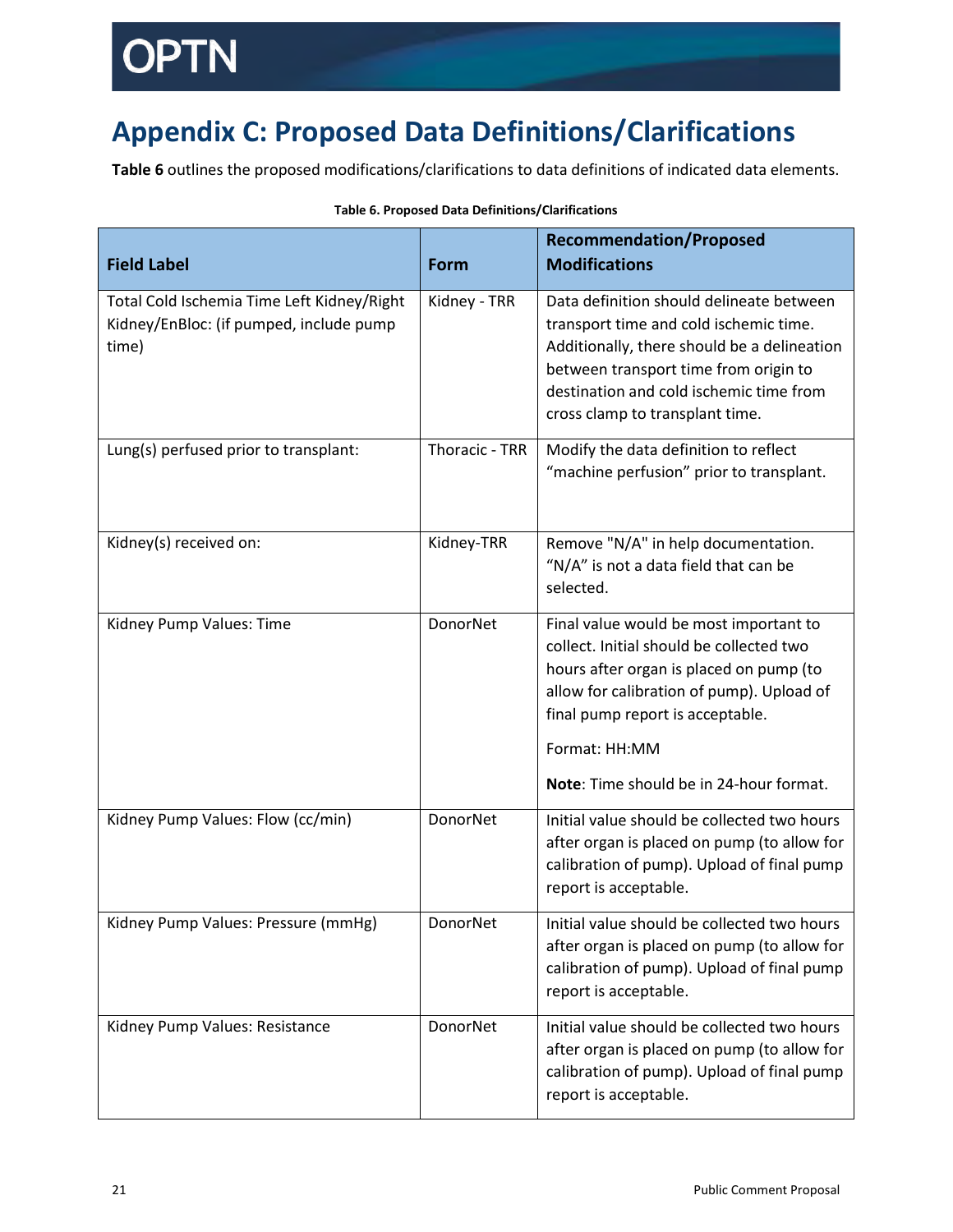# OPTN

| <b>Field Label</b>                                                                                       | Form                              | <b>Recommendation/Proposed</b><br><b>Modifications</b>                                                                                                                                                                                                                                          |
|----------------------------------------------------------------------------------------------------------|-----------------------------------|-------------------------------------------------------------------------------------------------------------------------------------------------------------------------------------------------------------------------------------------------------------------------------------------------|
| Total organ preservation time from cross<br>clamp to in situ reperfusion (include warm<br>and cold time) | Heart/Heart-<br>Lung - TRR        | Define total organ preservation time as<br>cross clamp to transplant time (observing<br>cross clamp time to time of first<br>anastomosis) rather than defining warm<br>ischemia and cold ischemia time                                                                                          |
| Organ check-in time                                                                                      | Waitlist <sup>SM</sup>            | If the organ is recovered outside the<br>facility where the transplant will take<br>place, enter the date and time the organ<br>arrives at the transplant hospital prior to<br>opening the organ's external transport<br>container.<br>Format: HH:MM<br>Note: Time should be in 24-hour format. |
| Time of first anastomosis                                                                                | Waitlist <sup>SM</sup>            | Enter the time of first anastomosis.<br>Format: HH:MM<br>Note: Time should be in 24-hour format.                                                                                                                                                                                                |
| Organ Check Out Time                                                                                     | TransNet <sup>SM</sup> or<br>DDR* | Enter the date and time the organ leaves<br>the OPO.<br>Format: HH:MM<br>Note: Time should be in 24-hour format.                                                                                                                                                                                |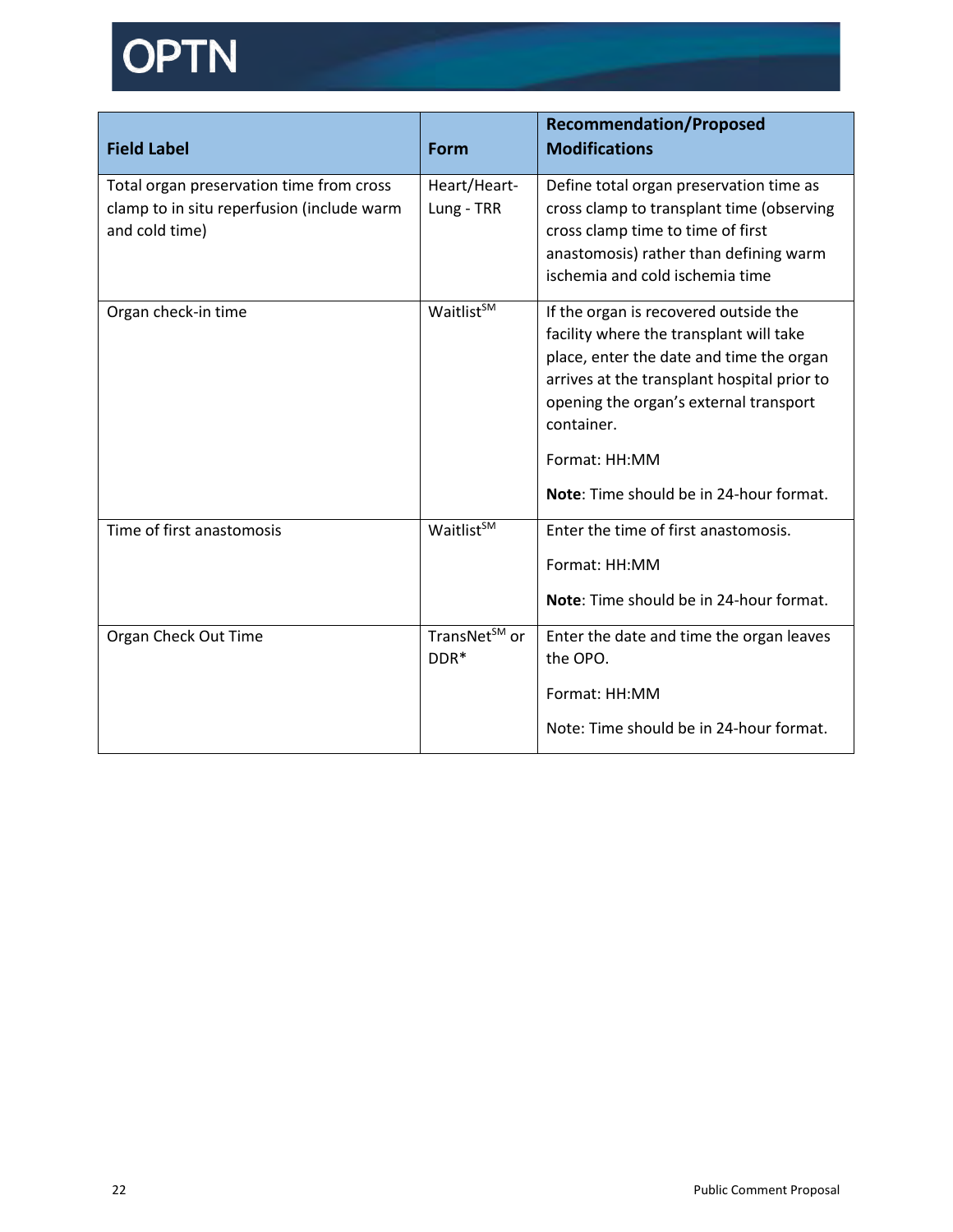# PTN

# <span id="page-22-0"></span>**Appendix D: Look Up Table: Organ Not Recovered**

| ID  | <b>DESCRIPTION</b>                                                    |
|-----|-----------------------------------------------------------------------|
| 227 | REPLACED/ABERRANT RHA OR CHA TRAVERSING HEAD OF PA (valid only        |
|     | for PA and PA segments)                                               |
| 200 | POOR ORGAN FUNCTION                                                   |
| 201 | <b>CARDIAC ARREST</b>                                                 |
| 202 | <b>INFECTION</b>                                                      |
| 203 | <b>POSITIVE HEPATITIS</b>                                             |
| 204 | <b>POSITIVE HIV</b>                                                   |
| 205 | <b>DISEASED ORGAN</b>                                                 |
| 206 | ANATOMICAL ABNORMALITIES (not valid for PA or PA segments)            |
| 207 | <b>VASCULAR DAMAGE</b>                                                |
| 208 | NO RECIPIENT LOCATED                                                  |
| 209 | DONOR MEDICAL HISTORY                                                 |
| 210 | <b>DONOR SOCIAL HISTORY</b>                                           |
| 211 | <b>POSITIVE HTLV - 1</b>                                              |
| 212 | <b>BIOPSY FINDINGS</b>                                                |
| 213 | <b>SURGICAL DAMAGE IN OR</b>                                          |
| 214 | NO LOCAL RECOVERY TEAM                                                |
| 215 | ORGAN REFUSED BY ALL REGIONAL PROGRAM                                 |
| 216 | ORGAN REFUSED BY ALL NATIONAL PROGRAM                                 |
| 217 | ORGAN REFUSED BY ALL PROGRAMS WITH URGENT NEED                        |
| 218 | RULED OUT AFTER EVALUATION IN OR                                      |
| 219 | RULED OUT DUE TO BIOPSY                                               |
| 220 | <b>EJECTION FRACTION &lt; 50%</b>                                     |
| 221 | Po2 < 200 ON o2 CHALLENGE                                             |
| 222 | HEMODYNAMICALLY UNSTABLE DONOR                                        |
| 223 | <b>TRAUMA TO ORGAN</b>                                                |
| 224 | "+ GRAM STAIN"                                                        |
| 225 | <b>TIME CONSTRAINTS</b>                                               |
| 226 | <b>MEDICAL EXAMINER RESTRICTED</b>                                    |
| 295 | DONOR HISTORY- UNDETERMINED- MEDICAL OR                               |
| 299 | <b>OTHER SPECIFY</b>                                                  |
| 228 | IPDA-SMA JUNCTION IDENTIFIED WITHIN 5MM FROM RHA JUNCTION             |
|     | (valid only for PA and PA segments)                                   |
| 229 | IPDA ORIGINATING DIRECTLY FROM RHA (valid only for PA and PA          |
|     | segments)                                                             |
| 230 | OTHER ANATOMICAL ABNORMALITY (valid only for PA and PA segments)      |
|     |                                                                       |
| 296 | Converted anatomical abnormalities (206 for PA and PA seg) - Inactive |